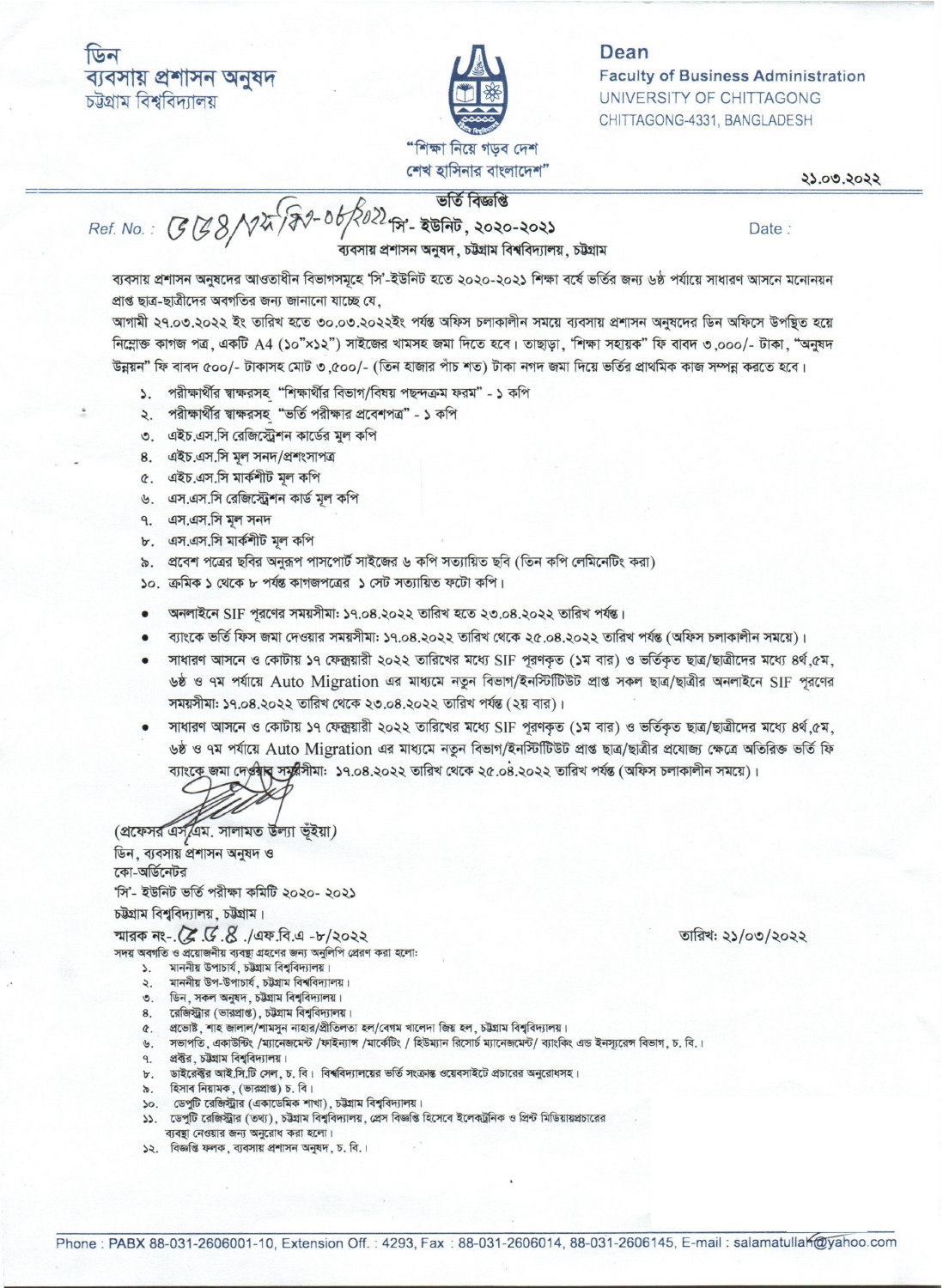| <b>Exam Roll</b> | <b>Name</b>                     | <b>Merit</b>   | <b>Department</b>   | <b>Status</b> |
|------------------|---------------------------------|----------------|---------------------|---------------|
| 301781           | <b>SUBAT TAHSIN</b>             | $\overline{4}$ | Dept. of Finance    | Admitted (1)  |
| 301057           | <b>UMMUL WARA</b>               | 9              | Dept. of Finance    | Admitted (1)  |
| 311869           | MOHAMMED ABDULLAH AL FORHAD     | 11             | Dept. of Finance    | Admitted (1)  |
| 304681           | <b>JANNATUN NOOR NAFISA</b>     | 15             | Dept. of Finance    | Admitted (1)  |
| 302992           | TARINA JAHAN RAIMA              | 16             | Dept. of Finance    | Admitted (1)  |
| 312037           | <b>EKRAM AHMED SIZZLE</b>       | 18             | Dept. of Finance    | Admitted (1)  |
| 306920           | <b>AHANAF SIDDIQUE RISHTA</b>   | 21             | Dept. of Finance    | Admitted (1)  |
| 300126           | <b>SYEDA NISHAT TASNIM</b>      | 28             | Dept. of Finance    | Admitted (1)  |
| 305938           | MOHAMMAD JOYNAL ABEDIN          | 36             | Dept. of Finance    | Admitted (1)  |
| 306044           | <b>AYESHA KHATUN TINNI</b>      | 52             | Dept. of Accounting | Admitted (1)  |
| 309215           | <b>SAKLIMA AKTER</b>            | 56             | Dept. of Finance    | Admitted (1)  |
| 313660           | OHIDUL ALAM RAYHAN              | 69             | Dept. of Finance    | Admitted (1)  |
| 310045           | MINHAJ SHAFI SHEHAB             | 70             | Dept. of Finance    | Admitted (1)  |
| 311567           | SAYEDA JANNATUL FERDOUS ROWSHNI | 71             | Dept. of Finance    | Admitted (1)  |
| 309672           | MD. MOMINUL HAQUE SHUVO         | 73             | Dept. of Finance    | Admitted (1)  |
| 310073           | MD.MIZAN                        | 76             | Dept. of Finance    | Admitted (1)  |
| 309223           | <b>JANNATUL FERDOUS TARIN</b>   | 78             | Dept. of Accounting | Admitted (1)  |
| 304718           | <b>ASMA KHATUN</b>              | 81             | Dept. of Accounting | Admitted (1)  |
| 312565           | MEHERUN NESA AFRIN              | 84             | Dept. of Finance    | Admitted (1)  |
| 300111           | <b>SHAFKAT IBNE PARVEZ</b>      | 87             | Dept. of Finance    | Admitted (1)  |
| 302257           | <b>KAZI ABDUS SAMI</b>          | 91             | Dept. of Finance    | Admitted (1)  |
| 302673           | <b>SHEMANTI DAS</b>             | 93             | Dept. of Finance    | Admitted (1)  |
| 312014           | MD. RAIHAN CHOWDHURY            | 94             | Dept. of Finance    | Admitted (1)  |
| 301746           | SYEDA NAZIA NISHAT ANISA        | 95             | Dept. of Finance    | Admitted (1)  |
| 301534           | MAHAMUDUL HOQUE                 | 97             | Dept. of Finance    | Admitted (1)  |
| 307462           | <b>IMTIAJ MAHAMUD SABID</b>     | 98             | Dept. of Finance    | Admitted (1)  |
| 304897           | MOHAMMAD MOHSHIN MEAH           | 101            | Dept. of Finance    | Admitted (1)  |
| 301687           | <b>ARWA MONSUR</b>              | 103            | Dept. of Finance    | Admitted (1)  |
| 306494           | <b>SANJIDA RASHID</b>           | 105            | Dept. of Finance    | Admitted (1)  |
| 312239           | <b>LOTFUR RAHAMAN</b>           | 106            | Dept. of Finance    | Admitted (1)  |
| 307083           | <b>MOHESNA BEGUM</b>            | 112            | Dept. of Finance    | Admitted (1)  |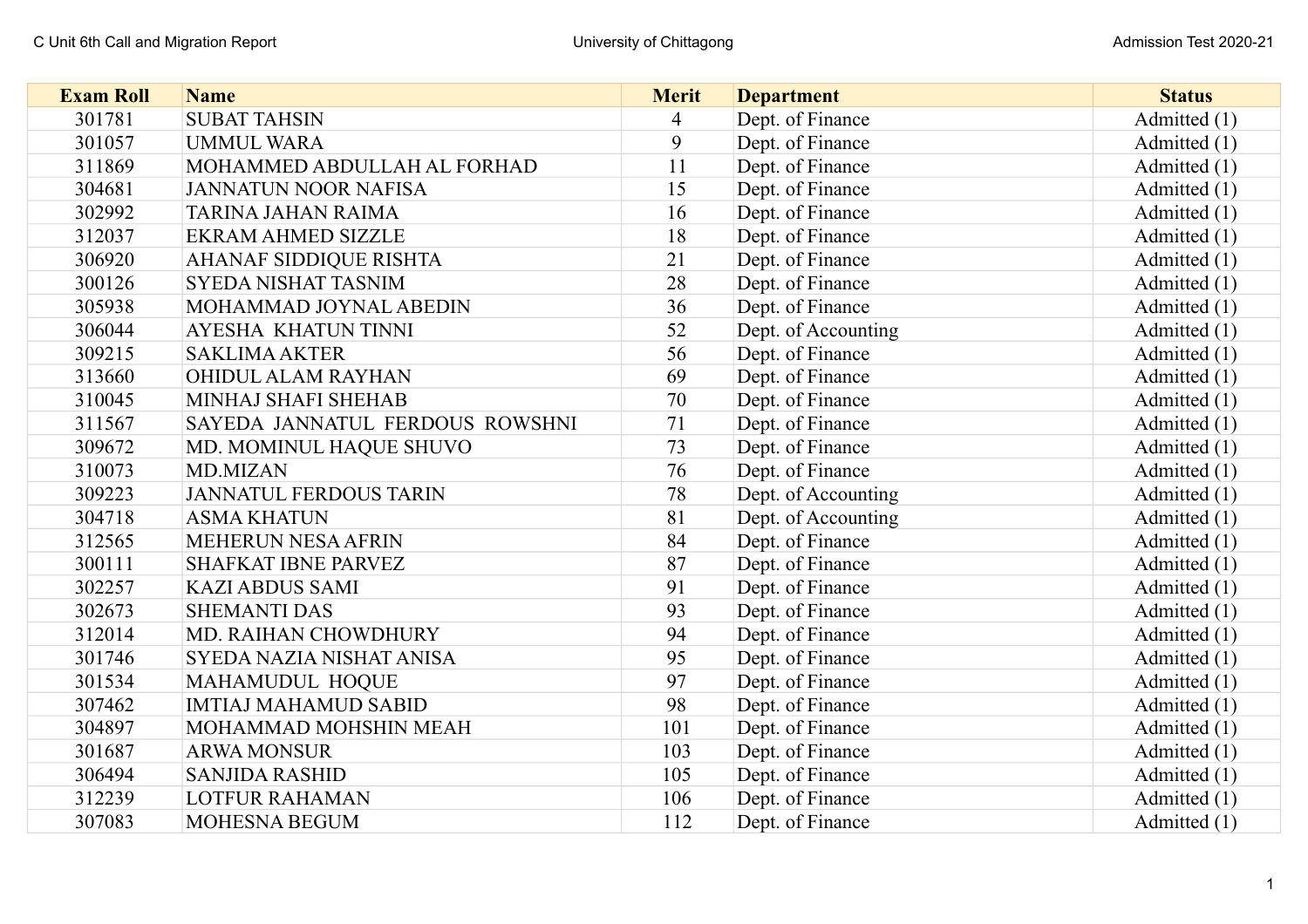| <b>Exam Roll</b> | <b>Name</b>                  | <b>Merit</b> | <b>Department</b>   | <b>Status</b>  |
|------------------|------------------------------|--------------|---------------------|----------------|
| 307844           | <b>TANJUM ISLAM</b>          | 124          | Dept. of Finance    | Admitted (1)   |
| 309264           | <b>SAIRA RAHAMAN</b>         | 125          | Dept. of Finance    | Admitted (1)   |
| 305275           | <b>ATIQUR RAHMAN</b>         | 128          | Dept. of Finance    | Admitted (1)   |
| 305953           | <b>ZARIN NUDAR AZIM</b>      | 131          | Dept. of Finance    | Admitted (1)   |
| 306545           | MONTASIR MAHMUD EBTISAM      | 133          | Dept. of Accounting | Admitted (1)   |
| 306483           | <b>REPSON BARUA</b>          | 134          | Dept. of Finance    | Admitted (1)   |
| 305752           | <b>EKRAM HOSSAIN</b>         | 137          | Dept. of Accounting | Admitted (1)   |
| 301096           | <b>MD SAFI UDDIN</b>         | 140          | Dept. of Finance    | Admitted (1)   |
| 303897           | <b>NOBEL DEY</b>             | 143          | Dept. of Finance    | Admitted (1)   |
| 302506           | <b>SHAHRIAR HOSSAIN</b>      | 148          | Dept. of Finance    | Admitted (1)   |
| 301267           | <b>TASNIM SIDDIQUA</b>       | 149          | Dept. of Finance    | Admitted (1)   |
| 313005           | <b>FABIANA ZAMAN</b>         | 151          | Dept. of Finance    | Admitted (1)   |
| 306243           | TRIBANI DUTTA                | 153          | Dept. of Finance    | Admitted (1)   |
| 302280           | <b>SYEDA NOWSHIN ZAMAN</b>   | 154          | Dept. of Finance    | Admitted (1)   |
| 304975           | <b>BISHNU DATTA</b>          | 155          | Dept. of Finance    | Admitted (1)   |
| 306947           | MD. KAWSAR ALAM TASIN        | 156          | Dept. of Finance    | Admitted (1)   |
| 312133           | <b>JESMIN AKTHER</b>         | 157          | Dept. of Marketing  | Admitted (1)   |
| 303255           | <b>AMIT DEY</b>              | 161          | Dept. of Finance    | Admitted (1)   |
| 309685           | <b>TRINA BAIDYA</b>          | 162          | Dept. of Finance    | Admitted (1)   |
| 311699           | PUSHPITA BHATTACHARJEE       | 164          | Dept. of Finance    | Admitted (1)   |
| 311146           | <b>SUBRINA SHAHRIN SHIFA</b> | 165          | Dept. of Finance    | Admitted (1)   |
| 302641           | <b>ISRAT JAHAN TABITA</b>    | 167          | Dept. of Accounting | Admitted (1)   |
| 306285           | <b>JANNATUL FERDOUS</b>      | 172          | Dept. of Finance    | Migrated $(1)$ |
| 303152           | MAHAMUDA AKTHER              | 176          | Dept. of Finance    | Migrated $(1)$ |
| 312495           | ROMANA AFRIN JOBEDA          | 178          | Dept. of Marketing  | Admitted (1)   |
| 309476           | MIFTAHUL JANNAT MISKAT       | 179          | Dept. of Accounting | Admitted (1)   |
| 303035           | MD. UJJAL HOSSEN             | 183          | Dept. of Accounting | Admitted (1)   |
| 305345           | <b>ISRAT JERIN</b>           | 186          | Dept. of Finance    | Migrated $(1)$ |
| 309470           | <b>SAJID RAIHAN</b>          | 189          | Dept. of Finance    | Migrated $(1)$ |
| 312088           | REZIA SULTANA                | 191          | Dept. of Finance    | Migrated $(1)$ |
| 307881           | MOHAMMED JAHANGIR ALAM NOYON | 196          | Dept. of Finance    | Migrated $(1)$ |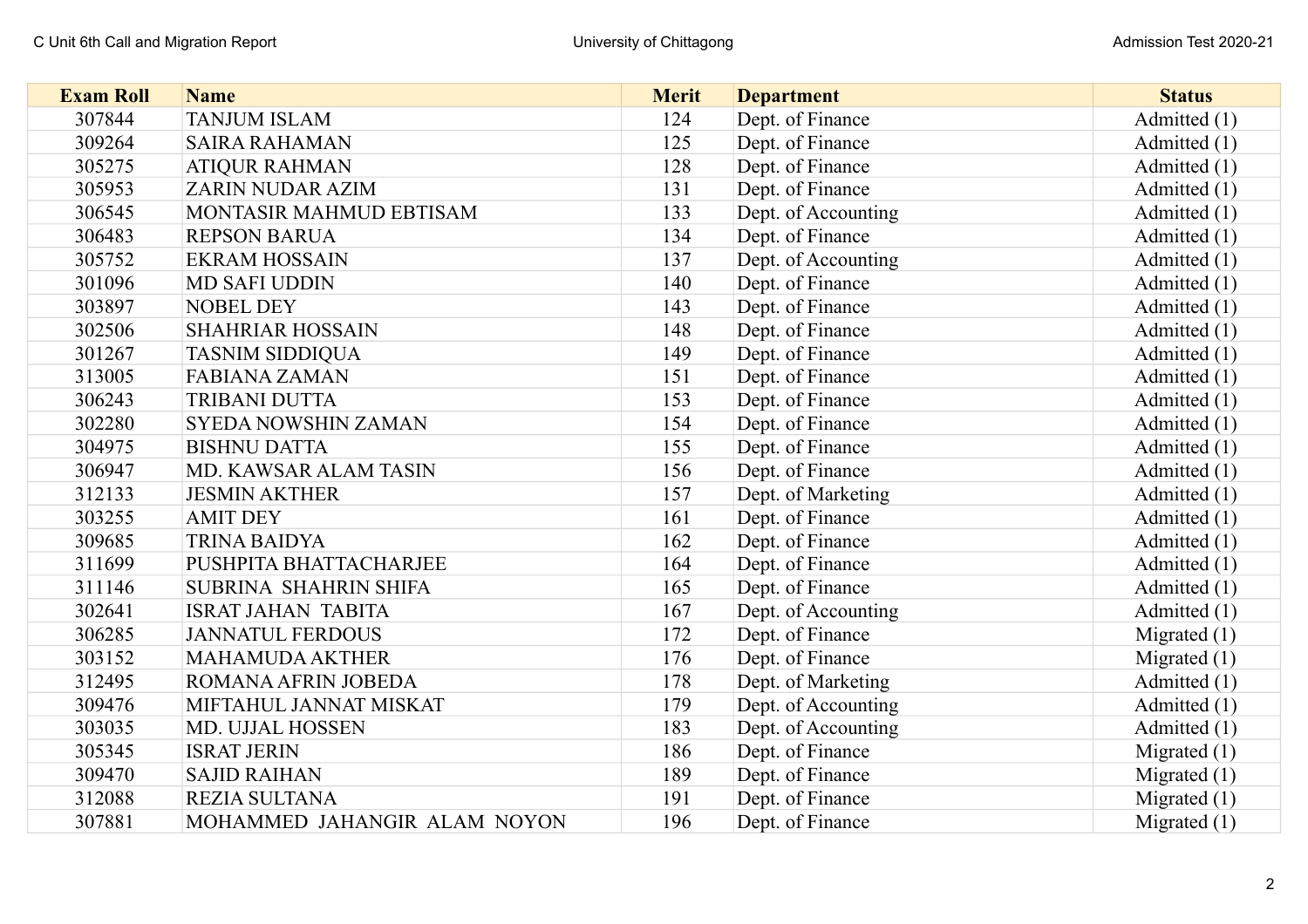| <b>Exam Roll</b> | <b>Name</b>                    | <b>Merit</b> | <b>Department</b>                   | <b>Status</b>  |
|------------------|--------------------------------|--------------|-------------------------------------|----------------|
| 308683           | AFRIN SULTANA SANJI            | 197          | Dept. of Accounting                 | Admitted (1)   |
| 300382           | HUMAIRA KHANAM                 | 198          | Dept. of Finance                    | Migrated $(1)$ |
| 312301           | TASMIN AKTER CHOWDHURY         | 203          | Dept. of Accounting                 | Admitted (1)   |
| 310393           | JANNATUL FERDOUS FARIHA        | 205          | Dept. of Finance                    | Migrated $(1)$ |
| 300663           | <b>SADIA RAHMAN</b>            | 207          | Dept. of Accounting                 | Admitted (1)   |
| 305267           | NAHID SULTANA TULTUL           | 208          | Dept. of Human Resources Management | Admitted (1)   |
| 308436           | <b>ISMAM ABEDIN</b>            | 210          | Dept. of Finance                    | Migrated $(1)$ |
| 306587           | NAHID IBRAHIM HIMEL            | 211          | Dept. of Finance                    | Migrated $(1)$ |
| 302710           | DIPANTA NEOGI DIPTA            | 214          | Dept. of Finance                    | Migrated $(1)$ |
| 303464           | <b>AFROJALIA</b>               | 216          | Dept. of Finance                    | Migrated $(1)$ |
| 312033           | <b>TAHMINA AKTER</b>           | 219          | Dept. of Finance                    | Migrated $(1)$ |
| 312669           | MOHAMMAD SHAFAAT JAMIL         | 221          | Dept. of Finance                    | Migrated $(1)$ |
| 309798           | MOHAMMED EYAS UDDIN TAMIM      | 223          | Dept. of Finance                    | Migrated $(1)$ |
| 309204           | <b>JANNATUN NESA CHUMKE</b>    | 229          | Dept. of Finance                    | Migrated $(1)$ |
| 302374           | SHRABONI CHAKRABORTY           | 231          | Dept. of Marketing                  | Admitted (1)   |
| 309516           | <b>SAIKA FERDOUS</b>           | 233          | Dept. of Finance                    | Migrated $(1)$ |
| 310156           | <b>ARITRA MAZUMDER</b>         | 234          | Dept. of Finance                    | Migrated $(1)$ |
| 301649           | MD. ABU IMRAN SIDDIQUE         | 236          | Dept. of Finance                    | Migrated $(1)$ |
| 313717           | MD. SAYEB KHAN RAHAT           | 242          | Dept. of Finance                    | Migrated $(1)$ |
| 304039           | <b>SYEDA JAREEN SAGIR</b>      | 246          | Dept. of Accounting                 | Admitted (1)   |
| 305069           | <b>RAMIJ UDDIN</b>             | 247          | Dept. of Finance                    | Migrated $(1)$ |
| 311097           | <b>MD ZOBAYER HOSSAIN</b>      | 248          | Dept. of Finance                    | Migrated $(1)$ |
| 312017           | <b>FARJANA YESMIN TUMPA</b>    | 251          | Dept. of Finance                    | Migrated $(1)$ |
| 308712           | <b>ISRAK JAKIA SULTANA IMA</b> | 255          | Dept. of Finance                    | Migrated $(1)$ |
| 303649           | TANZILA MOHSIN                 | 259          | Dept. of Finance                    | Migrated $(1)$ |
| 306230           | <b>FAHIMA AKTER TINNY</b>      | 261          | Dept. of Accounting                 | Admitted (1)   |
| 310114           | NUSRAT JAHAN EVA.              | 265          | Dept. of Accounting                 | Migrated $(1)$ |
| 300501           | <b>ZUNEE BARUA</b>             | 267          | Dept. of Finance                    | Migrated $(1)$ |
| 311409           | <b>ROWNOK TABASSUM</b>         | 269          | Dept. of Accounting                 | Migrated $(1)$ |
| 313365           | <b>JANNATUL MAWA</b>           | 272          | Dept. of Finance                    | Migrated $(1)$ |
| 301674           | AMATULLAH UMAINA BUSHRA        | 273          | Dept. of Human Resources Management | Admitted (1)   |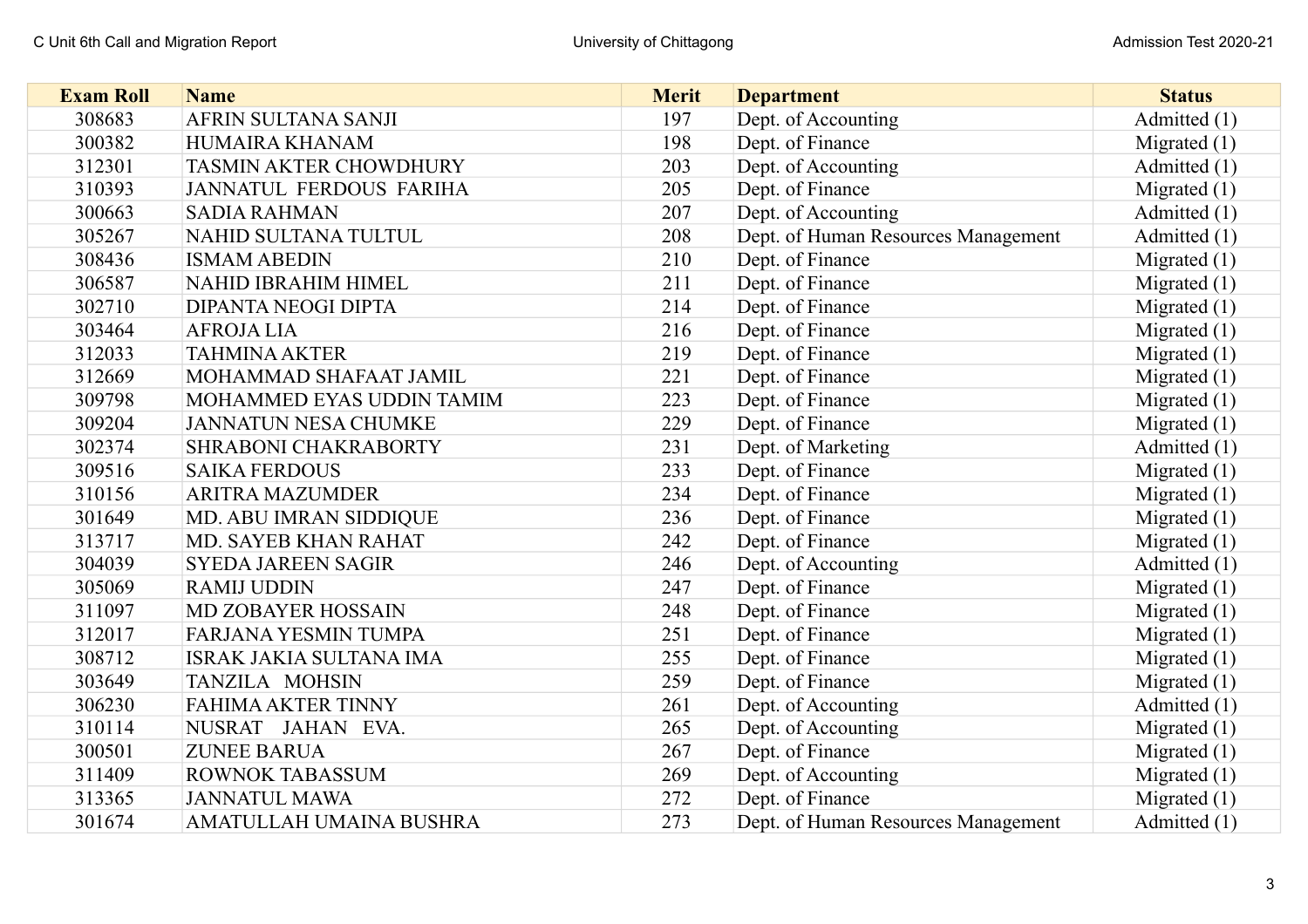| <b>Exam Roll</b> | <b>Name</b>                    | <b>Merit</b> | <b>Department</b>   | <b>Status</b>  |
|------------------|--------------------------------|--------------|---------------------|----------------|
| 304559           | MD. AMINUL ISLAM RIFAT         | 274          | Dept. of Finance    | Migrated $(1)$ |
| 307979           | <b>NADIA AFRIN NIMA</b>        | 278          | Dept. of Accounting | Migrated $(1)$ |
| 308368           | MUNIZA NAMIRA AHMED            | 279          | Dept. of Finance    | Migrated $(1)$ |
| 307410           | YESMIN AFROSE NADIA            | 282          | Dept. of Finance    | Migrated $(1)$ |
| 300848           | FAHIMA AHMED MITHILA           | 286          | Dept. of Accounting | Migrated $(1)$ |
| 304947           | UMMA SAIMA LIMA                | 287          | Dept. of Marketing  | Admitted (1)   |
| 303876           | <b>SURAIYA TARANUM</b>         | 288          | Dept. of Accounting | Migrated $(1)$ |
| 305815           | <b>ISRAT JAHAN</b>             | 292          | Dept. of Finance    | Migrated $(1)$ |
| 300254           | MOHAMMED SADMAN ISLAM          | 299          | Dept. of Finance    | Migrated $(1)$ |
| 308403           | <b>RAKIB HOSSEN</b>            | 300          | Dept. of Finance    | Migrated $(1)$ |
| 301660           | <b>IMRAN HOSSEN</b>            | 302          | Dept. of Finance    | Migrated $(1)$ |
| 312760           | <b>RIJA AKTAR</b>              | 303          | Dept. of Finance    | Migrated $(1)$ |
| 313326           | <b>MEHRUB HOSSAIN</b>          | 305          | Dept. of Finance    | Migrated $(1)$ |
| 310644           | <b>BIBI MARIUM</b>             | 306          | Dept. of Finance    | Migrated $(1)$ |
| 301476           | ABDULLAH MEHDI CHOWDHURY NAVID | 309          | Dept. of Finance    | Migrated $(1)$ |
| 311129           | ADILA MAIMUNA RODOSHI          | 311          | Dept. of Finance    | Migrated $(1)$ |
| 300660           | MOHAMMAD ATIQUE ULLAH          | 312          | Dept. of Finance    | Migrated $(1)$ |
| 302368           | <b>ARNAB CHOWDHURY</b>         | 316          | Dept. of Finance    | Migrated $(1)$ |
| 301713           | <b>JOYONTA DEY</b>             | 317          | Dept. of Finance    | Migrated $(1)$ |
| 308238           | UMMA KULSUM RIZA               | 319          | Dept. of Accounting | Migrated $(1)$ |
| 302289           | MANASHI BARUA                  | 320          | Dept. of Finance    | Migrated $(1)$ |
| 303550           | <b>MD. SAIFUR RAHMAN</b>       | 325          | Dept. of Accounting | Migrated $(1)$ |
| 313103           | MOHAMMAD ABRAR JAHIN KHAN      | 326          | Dept. of Finance    | Migrated $(1)$ |
| 300712           | <b>TASRINA HOSSAIN</b>         | 327          | Dept. of Accounting | Migrated $(1)$ |
| 302848           | <b>FABLIHA SADIKA</b>          | 329          | Dept. of Finance    | Migrated $(1)$ |
| 306284           | MD. HAMIM                      | 331          | Dept. of Finance    | Migrated $(1)$ |
| 305789           | <b>RETU PARNA DAS</b>          | 333          | Dept. of Finance    | Migrated $(1)$ |
| 313756           | <b>BIBI MORIAM FARZANA</b>     | 334          | Dept. of Accounting | Migrated $(1)$ |
| 304575           | <b>NOWSHIN SELIM</b>           | 336          | Dept. of Finance    | Migrated $(1)$ |
| 308905           | MD. RAKIBUL ISLAM              | 338          | Dept. of Finance    | Migrated $(1)$ |
| 306133           | <b>KAMRUN NAHAR LIZA</b>       | 339          | Dept. of Marketing  | Admitted (1)   |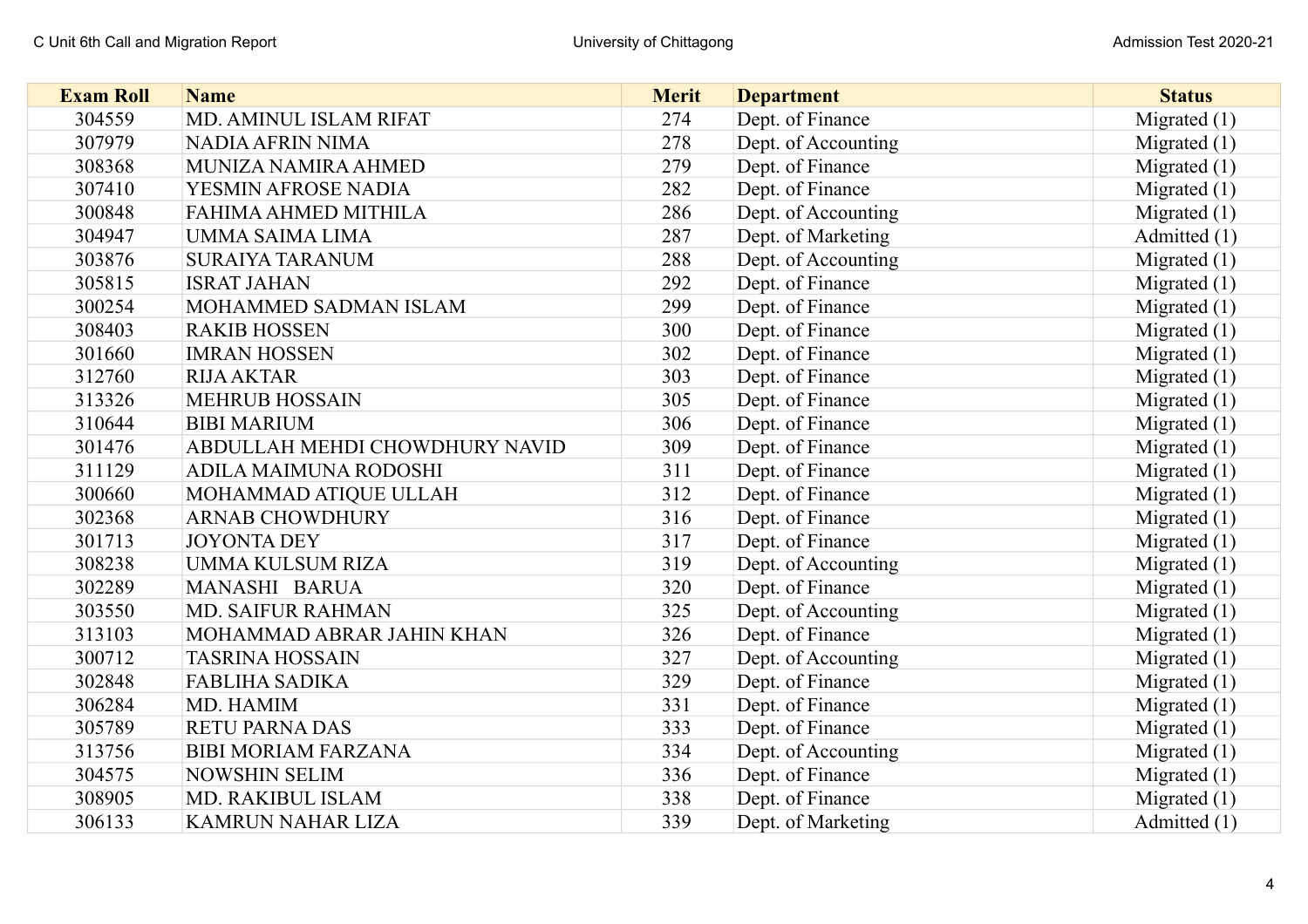| <b>Exam Roll</b> | <b>Name</b>                   | <b>Merit</b> | <b>Department</b>                   | <b>Status</b>  |
|------------------|-------------------------------|--------------|-------------------------------------|----------------|
| 307249           | NUSRAT JAHAN PRIMA            | 343          | Dept. of Management                 | Admitted (1)   |
| 311643           | <b>RIPA DEY</b>               | 344          | Dept. of Marketing                  | Admitted $(1)$ |
| 304768           | MOHAMMED FABIAN ASHAB         | 345          | Dept. of Marketing                  | Admitted (1)   |
| 305384           | <b>ZIBRAN TAYEBI</b>          | 349          | Dept. of Accounting                 | Migrated $(1)$ |
| 308076           | <b>MD. ABDUR RAHIM EMON</b>   | 350          | Dept. of Accounting                 | Migrated $(1)$ |
| 303626           | MD. SHAHEDUL ISLAM            | 351          | Dept. of Accounting                 | Migrated $(1)$ |
| 308862           | <b>ISRAT JAHAN</b>            | 354          | Dept. of Human Resources Management | Admitted (1)   |
| 300763           | <b>ANKUR DAS</b>              | 358          | Dept. of Marketing                  | Admitted (1)   |
| 307945           | <b>SANJIDA ISRAT MIM</b>      | 362          | Dept. of Accounting                 | Migrated $(1)$ |
| 306532           | <b>ANISUR RAHMAN</b>          | 364          | Dept. of Accounting                 | Migrated $(1)$ |
| 303241           | MD. SHORIF GAZI               | 366          | Dept. of Accounting                 | Migrated $(1)$ |
| 313895           | <b>SHAIRA MUSLIM NOURIN</b>   | 367          | Dept. of Accounting                 | Migrated $(1)$ |
| 308524           | <b>TAMANNA AKTER</b>          | 370          | Dept. of Marketing                  | Admitted (1)   |
| 308606           | <b>SHUVA MAZUMDER</b>         | 378          | Dept. of Accounting                 | Migrated $(1)$ |
| 303797           | MD. RAFIUL AZMAIN             | 382          | Dept. of Accounting                 | Migrated $(1)$ |
| 303948           | SANJIDA KHANAM OWISHE         | 392          | Dept. of Marketing                  | Migrated $(1)$ |
| 304886           | <b>DIPA NANDI</b>             | 395          | Dept. of Accounting                 | Migrated $(1)$ |
| 306308           | <b>MONIR ULLAH</b>            | 396          | Dept. of Management                 | Admitted $(1)$ |
| 304889           | NUZHATUL KOWNINE              | 399          | Dept. of Accounting                 | Migrated $(1)$ |
| 313255           | <b>ZUNAIDUL ISLAM</b>         | 400          | Dept. of Accounting                 | Migrated $(1)$ |
| 311119           | <b>SADIA SULTANA</b>          | 404          | Dept. of Banking & Insurance        | Admitted (1)   |
| 301238           | MD. SHAKIL                    | 406          | Dept. of Management                 | Admitted $(1)$ |
| 300751           | <b>ALI HASAN SAIMON</b>       | 414          | Dept. of Accounting                 | Migrated $(1)$ |
| 305557           | <b>IMRAN HOSEN</b>            | 415          | Dept. of Accounting                 | Migrated $(1)$ |
| 311116           | <b>MD. ABDUR RAHMAN</b>       | 417          | Dept. of Management                 | Admitted $(1)$ |
| 307951           | MOSAMMAD AFRIN SULTANA MUNMUN | 418          | Dept. of Human Resources Management | Admitted (1)   |
| 307565           | MOFAZZEL KARIM                | 419          | Dept. of Accounting                 | Migrated $(1)$ |
| 308928           | MOHAMMAD IRFAN UDDIN          | 420          | Dept. of Marketing                  | Migrated $(1)$ |
| 305806           | <b>TAJRIAN KHANOM TOMA</b>    | 421          | Dept. of Human Resources Management | Admitted $(1)$ |
| 304540           | <b>SUBAH TAHASIN</b>          | 422          | Dept. of Accounting                 | Migrated $(1)$ |
| 312718           | <b>ISRAT JAHAN</b>            | 427          | Dept. of Management                 | Admitted (1)   |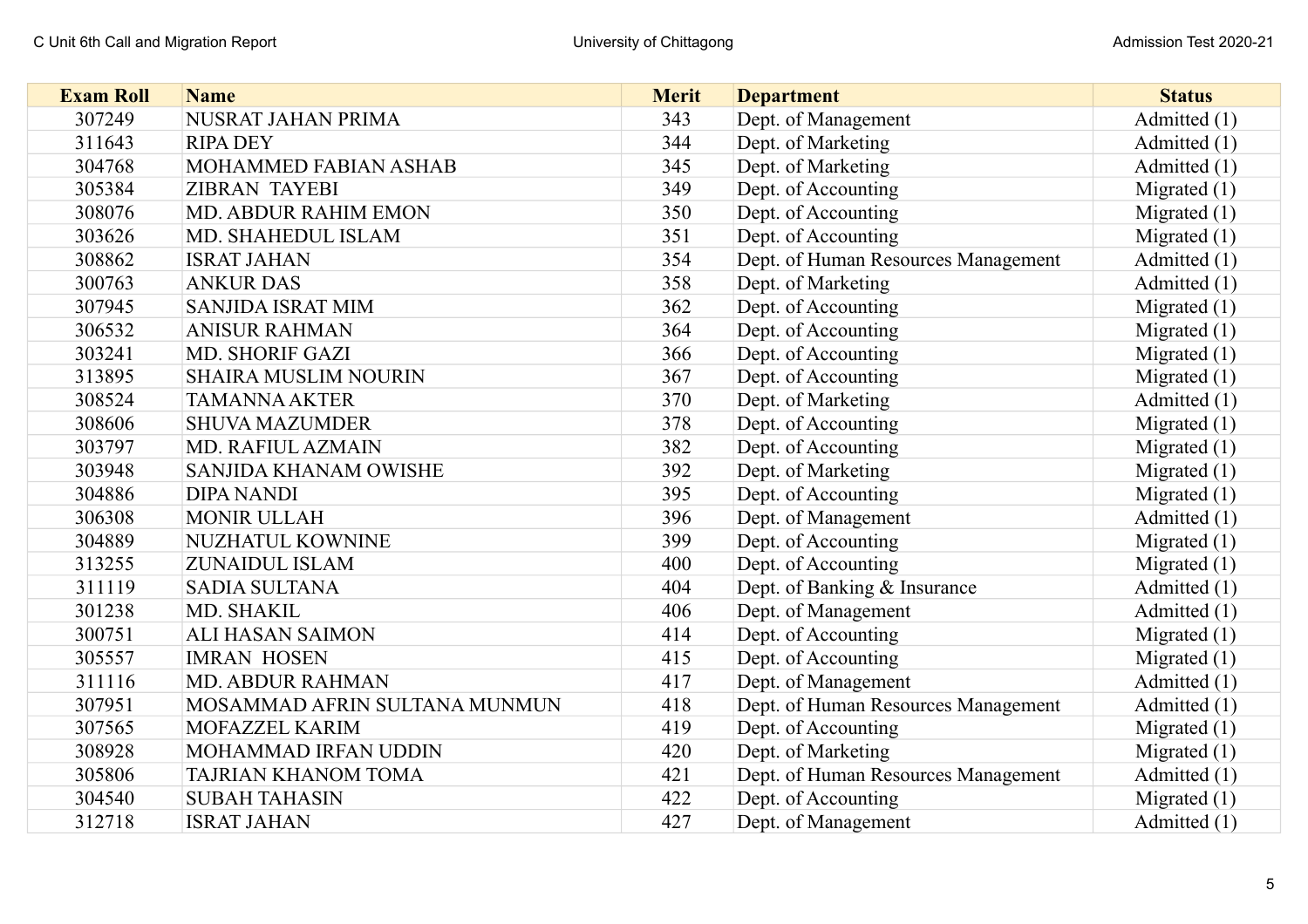| <b>Exam Roll</b> | <b>Name</b>                    | <b>Merit</b> | <b>Department</b>                   | <b>Status</b>  |
|------------------|--------------------------------|--------------|-------------------------------------|----------------|
| 311597           | MOHAMMAD RAYHAN CHOWDHURY      | 428          | Dept. of Accounting                 | Migrated $(1)$ |
| 303252           | PARVEZ HOSSEN                  | 431          | Dept. of Accounting                 | Migrated $(1)$ |
| 302929           | MD. SAZZAD HOSSEN IQBAL        | 434          | Dept. of Marketing                  | Migrated $(1)$ |
| 310926           | <b>ARPITA DUTTA</b>            | 435          | Dept. of Accounting                 | Migrated $(1)$ |
| 308393           | DIPANNITA ADHIKARY             | 437          | Dept. of Accounting                 | Migrated $(1)$ |
| 306510           | <b>MD JAMAN HOSSEN</b>         | 442          | Dept. of Accounting                 | Migrated $(1)$ |
| 302999           | MOHAMMAD HASAN UDDIN           | 443          | Dept. of Accounting                 | Migrated $(1)$ |
| 306858           | MOHAMMAD ROKIBUL HASAN MASRAFI | 446          | Dept. of Accounting                 | Migrated $(1)$ |
| 303259           | <b>SUMIA SULTANA HIMU</b>      | 448          | Dept. of Accounting                 | Migrated $(1)$ |
| 309279           | NIRJHARA ROY                   | 450          | Dept. of Accounting                 | Migrated $(1)$ |
| 304354           | <b>MARIA BINTE MUHIB</b>       | 452          | Dept. of Accounting                 | Migrated $(1)$ |
| 304895           | ANIKA TABASSUM.                | 456          | Dept. of Accounting                 | Migrated $(1)$ |
| 306728           | <b>NIPA DEY</b>                | 459          | Dept. of Accounting                 | Migrated $(1)$ |
| 305741           | <b>DOWLADUR RAHMAN</b>         | 460          | Dept. of Accounting                 | Migrated $(1)$ |
| 303642           | ALI HASAN JUEL                 | 462          | Dept. of Management                 | Migrated $(1)$ |
| 302581           | <b>MARIA SULTANA</b>           | 463          | Dept. of Management                 | Migrated $(1)$ |
| 309669           | SUMAIYA MOSTAFA                | 466          | Dept. of Accounting                 | Migrated $(1)$ |
| 309188           | NISHAT TABASSUM MAWLA          | 467          | Dept. of Accounting                 | Migrated $(1)$ |
| 306469           | MOHAMMAD SOHEL                 | 469          | Dept. of Accounting                 | Migrated $(1)$ |
| 307766           | MOHAMMAD NAEEM UDDIN           | 470          | Dept. of Accounting                 | Migrated $(1)$ |
| 305223           | MOHAMMAD HASAN                 | 471          | Dept. of Accounting                 | Migrated $(1)$ |
| 313592           | <b>SYED AZMAIN TAHER</b>       | 472          | Dept. of Marketing                  | Migrated $(1)$ |
| 308725           | <b>SHARMIN AKTER SIPA</b>      | 476          | Dept. of Accounting                 | Migrated $(1)$ |
| 302545           | HOMAIRA JANNAT                 | 478          | Dept. of Human Resources Management | Admitted (1)   |
| 301528           | SADIA ISLAM SUMAIYA            | 479          | Dept. of Accounting                 | Migrated $(1)$ |
| 304663           | <b>ISRAT JAHAN MOHUA</b>       | 480          | Dept. of Accounting                 | Migrated $(1)$ |
| 308181           | MD ARFATH UDDIN SIDDIQUE       | 482          | Dept. of Accounting                 | Migrated $(1)$ |
| 307294           | <b>JALIL AHAMMAD</b>           | 484          | Dept. of Accounting                 | Migrated $(1)$ |
| 301655           | MOHAMMAD NEWAZ UDDIN           | 485          | Dept. of Accounting                 | Migrated $(1)$ |
| 312015           | <b>SAKIBUL ISLAM</b>           | 486          | Dept. of Accounting                 | Migrated $(1)$ |
| 307372           | <b>MOST. SADIA AKTER</b>       | 487          | Dept. of Banking & Insurance        | Admitted (1)   |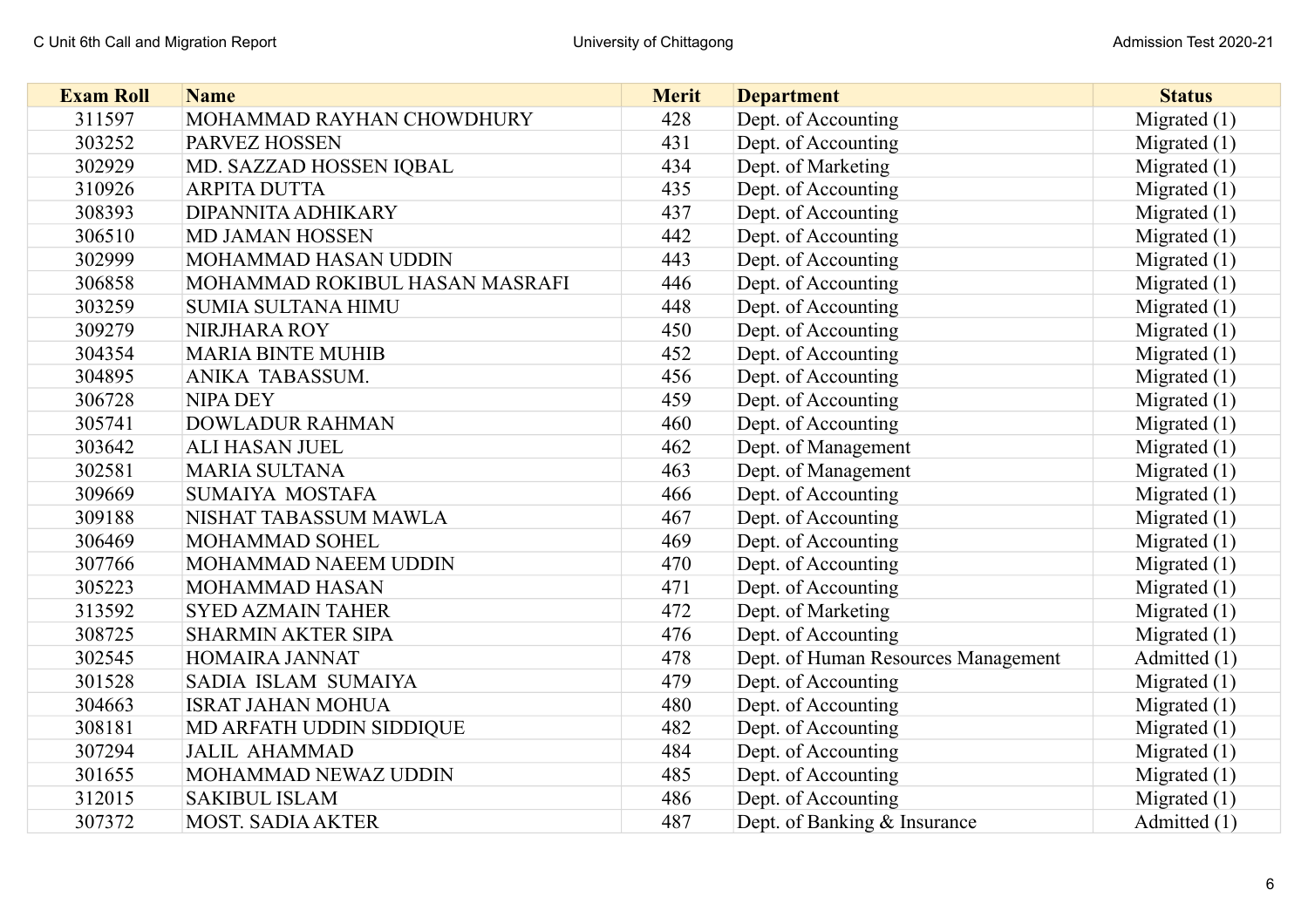| <b>Exam Roll</b> | <b>Name</b>                      | <b>Merit</b> | <b>Department</b>                   | <b>Status</b>  |
|------------------|----------------------------------|--------------|-------------------------------------|----------------|
| 311836           | <b>TANJIDA TAHER</b>             | 490          | Dept. of Accounting                 | Migrated $(1)$ |
| 313466           | <b>NUZHAT TABASSUM</b>           | 491          | Dept. of Management                 | Migrated $(1)$ |
| 307252           | MD. RAJU CHOWDHURY               | 492          | Dept. of Accounting                 | Migrated $(1)$ |
| 310704           | <b>MD. SHAIDUR RAHMAN SHAWON</b> | 494          | Dept. of Accounting                 | Migrated $(1)$ |
| 303664           | HUMYRA ALAM TANJILA              | 495          | Dept. of Accounting                 | Migrated $(1)$ |
| 303167           | MOST. SHIMU AKTHER               | 504          | Dept. of Management                 | Migrated $(1)$ |
| 311379           | <b>JANNATUL NAIMA</b>            | 505          | Dept. of Accounting                 | Migrated $(1)$ |
| 305882           | <b>SHORNA AKTER KOLI</b>         | 506          | Dept. of Accounting                 | Migrated $(1)$ |
| 313021           | G. M. SOLAIMAN                   | 508          | Dept. of Accounting                 | Migrated $(1)$ |
| 306023           | <b>NUJHAT HASAN</b>              | 510          | Dept. of Accounting                 | Migrated $(1)$ |
| 306598           | <b>ARPITA SAHA</b>               | 512          | Dept. of Accounting                 | Migrated $(1)$ |
| 313661           | MD. MAHAFUJ AHAMMED              | 513          | Dept. of Accounting                 | Migrated $(1)$ |
| 300561           | <b>SADIA AFRIN RUNY</b>          | 515          | Dept. of Accounting                 | Migrated $(1)$ |
| 312929           | <b>FARJANA AFRIN</b>             | 516          | Dept. of Accounting                 | Migrated $(1)$ |
| 306452           | MOHAMMAD JAMSHEDUL ALAM          | 518          | Dept. of Accounting                 | Migrated $(1)$ |
| 305700           | MD.MAHMUDUL HASAN MURAD          | 523          | Dept. of Management                 | Migrated $(1)$ |
| 313710           | <b>MINHAZ UDDIN</b>              | 525          | Dept. of Accounting                 | Migrated $(1)$ |
| 304824           | PRANTO KUMAR SAHA                | 527          | Dept. of Accounting                 | Migrated $(1)$ |
| 306317           | <b>FARHANA JANNAT</b>            | 528          | Dept. of Marketing                  | Migrated $(1)$ |
| 311623           | <b>AJOY SARKAR</b>               | 529          | Dept. of Accounting                 | Migrated $(1)$ |
| 305016           | MD. SAIMON ISLAM                 | 530          | Dept. of Accounting                 | Migrated $(2)$ |
| 307162           | <b>SAMIN YASAR</b>               | 533          | Dept. of Human Resources Management | Migrated $(1)$ |
| 301398           | <b>SAMIA JASHIM MONISHA</b>      | 538          | Dept. of Accounting                 | Migrated $(2)$ |
| 303996           | SHEIKH MOHAMMAD SAHARIA SAMIR    | 543          | Dept. of Accounting                 | Migrated (2)   |
| 302658           | MD. ABBAS UDDIN SAIKOT           | 547          | Dept. of Marketing                  | Migrated $(1)$ |
| 312606           | <b>SAHIN ALAM</b>                | 552          | Dept. of Marketing                  | Migrated $(1)$ |
| 302229           | MOHAMMAD AIYUB                   | 553          | Dept. of Accounting                 | Migrated $(1)$ |
| 305167           | <b>MYSHARA HOSSAIN</b>           | 556          | Dept. of Management                 | Migrated $(1)$ |
| 306383           | <b>JANNATUL FERDAOUS</b>         | 557          | Dept. of Marketing                  | Migrated $(1)$ |
| 312631           | <b>MESHKAT BIN IDRIS</b>         | 564          | Dept. of Accounting                 | Admitted (2)   |
| 306902           | <b>AFIA SANJIDA</b>              | 566          | Dept. of Accounting                 | Admitted (2)   |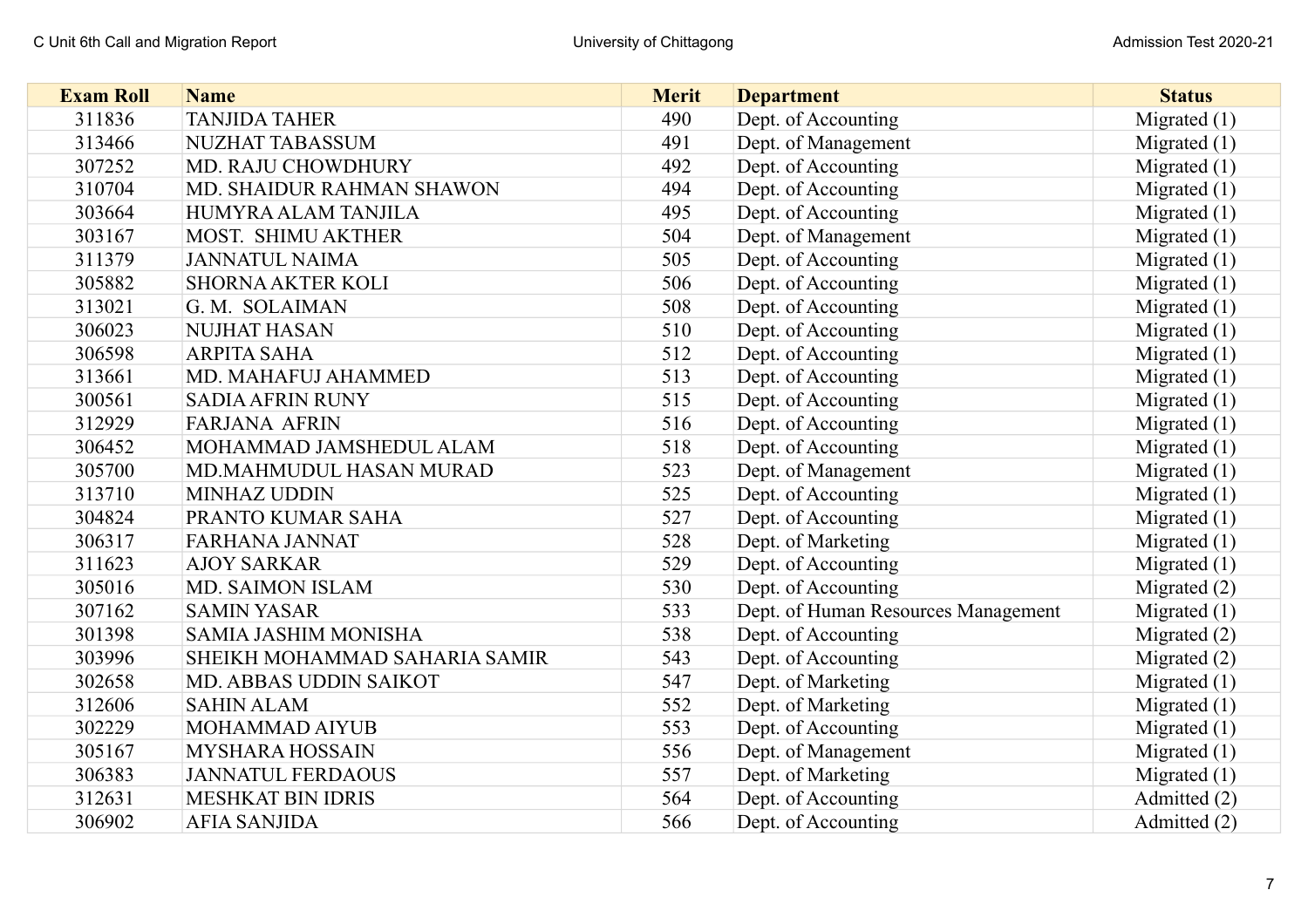| <b>Exam Roll</b> | <b>Name</b>                 | <b>Merit</b> | <b>Department</b>                   | <b>Status</b> |
|------------------|-----------------------------|--------------|-------------------------------------|---------------|
| 312507           | MOHAMMAD JASIM UDDIN        | 569          | Dept. of Accounting                 | Admitted (2)  |
| 301175           | <b>UMME SALMA TIHA</b>      | 570          | Dept. of Marketing                  | Admitted (2)  |
| 305030           | <b>FAHAD HOSSAIN</b>        | 574          | Dept. of Accounting                 | Admitted (2)  |
| 309003           | TAHRIMA BEGUM RESHMI        | 575          | Dept. of Management                 | Admitted (2)  |
| 310018           | <b>MEHEDY HASAN</b>         | 577          | Dept. of Marketing                  | Admitted (2)  |
| 305462           | MORIAM JAHAN SANJI          | 580          | Dept. of Management                 | Admitted (2)  |
| 308750           | <b>LOMIA RASHID</b>         | 582          | Dept. of Management                 | Admitted (2)  |
| 311558           | <b>AFRA ANJUM</b>           | 584          | Dept. of Human Resources Management | Admitted (2)  |
| 311529           | <b>JANNATUL NAYEEM</b>      | 585          | Dept. of Marketing                  | Admitted (2)  |
| 309757           | <b>HRIDOY KUMAR DEY</b>     | 586          | Dept. of Management                 | Admitted (2)  |
| 311256           | MD. IBRAHIM IBNE SALAHUDDIN | 587          | Dept. of Management                 | Admitted (2)  |
| 301275           | <b>ASMA AKTER</b>           | 588          | Dept. of Marketing                  | Admitted (2)  |
| 304992           | <b>ROKEYA BINTHE MUSLIM</b> | 590          | Dept. of Management                 | Admitted (2)  |
| 304170           | <b>KAZI SAHADAT HOSSAIN</b> | 591          | Dept. of Marketing                  | Admitted (2)  |
| 311093           | MOHAMMAD ADNAN CHOWDHURY    | 596          | Dept. of Marketing                  | Admitted (2)  |
| 301101           | <b>RIYA BARUA</b>           | 597          | Dept. of Management                 | Admitted (2)  |
| 308316           | <b>NAFISA OURCY KADERY</b>  | 598          | Dept. of Marketing                  | Admitted (2)  |
| 301385           | MD. TOUHIDUL ALAM NAYEM     | 599          | Dept. of Marketing                  | Admitted (2)  |
| 307084           | SHAHARIAR MAHMUD RAHAT      | 600          | Dept. of Management                 | Admitted (2)  |
| 310592           | <b>UMME HAFSA</b>           | 602          | Dept. of Marketing                  | Admitted (2)  |
| 308136           | <b>TASLIME SARKAR</b>       | 605          | Dept. of Marketing                  | Admitted (2)  |
| 310172           | <b>MOHAMMAD MASUD</b>       | 606          | Dept. of Marketing                  | Admitted (2)  |
| 309464           | MD. MONAIM HOSSAIN          | 607          | Dept. of Management                 | Admitted (2)  |
| 301194           | <b>FATEHA NAMNE NISA</b>    | 608          | Dept. of Marketing                  | Admitted (2)  |
| 311460           | <b>SADIA AFROZ</b>          | 610          | Dept. of Human Resources Management | Admitted (2)  |
| 309937           | <b>TASFIA TABASSUM</b>      | 614          | Dept. of Marketing                  | Admitted (2)  |
| 304411           | MD. EMON                    | 615          | Dept. of Management                 | Admitted (2)  |
| 300685           | <b>UMME TASNIM SADIA</b>    | 616          | Dept. of Marketing                  | Admitted (2)  |
| 312931           | ANAMIKA SINGHA              | 617          | Dept. of Management                 | Admitted (2)  |
| 303919           | <b>SAKLAIN MOSTAFA</b>      | 618          | Dept. of Marketing                  | Admitted (2)  |
| 308004           | <b>TURNA DHAR</b>           | 620          | Dept. of Marketing                  | Admitted (2)  |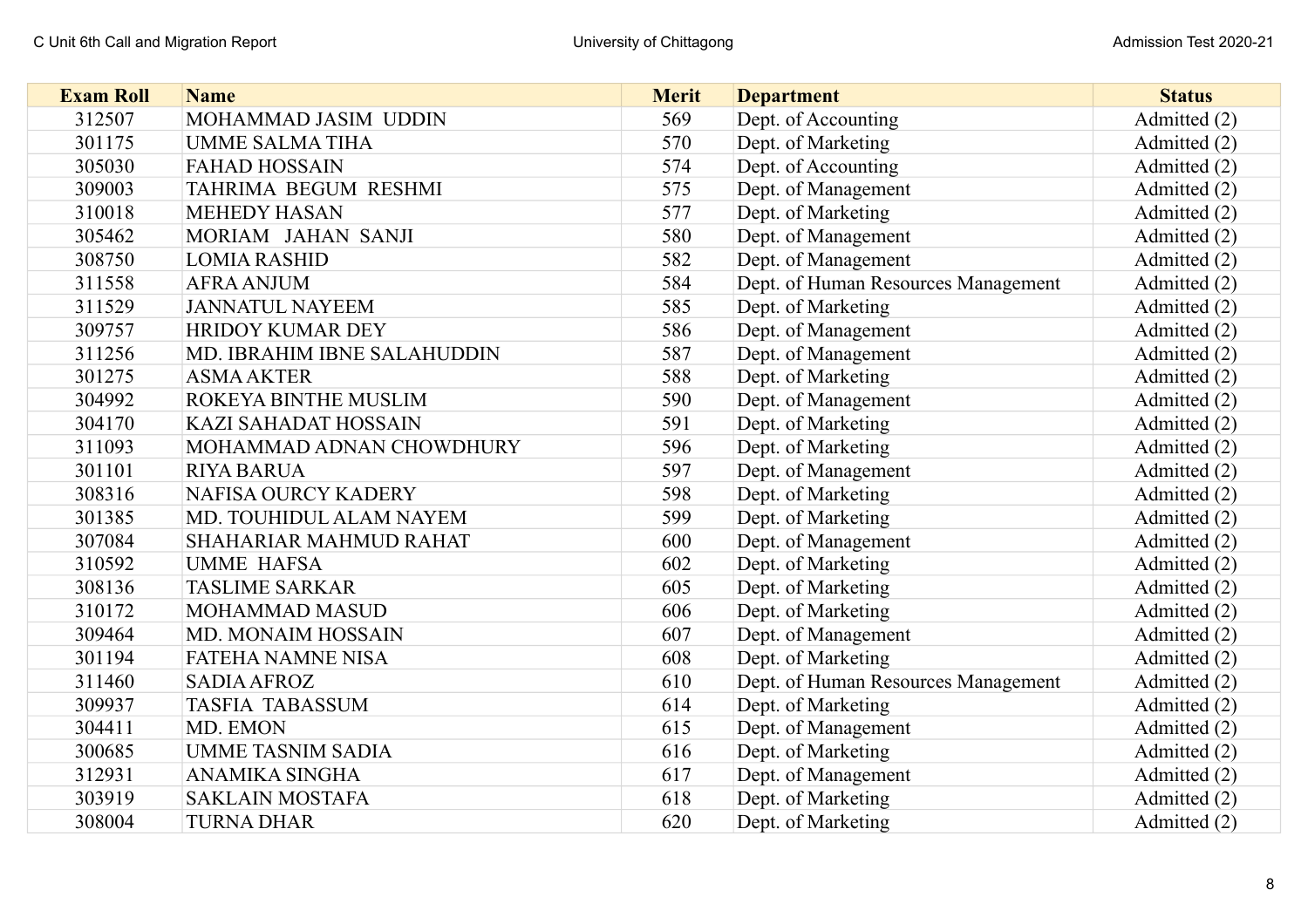| <b>Exam Roll</b> | <b>Name</b>                 | <b>Merit</b> | <b>Department</b>                   | <b>Status</b> |
|------------------|-----------------------------|--------------|-------------------------------------|---------------|
| 302517           | MD. JOHIRUL ISLAM           | 621          | Dept. of Management                 | Admitted (2)  |
| 307276           | <b>SANJIDA HOQUE</b>        | 622          | Dept. of Marketing                  | Admitted (2)  |
| 302667           | <b>RABIUL HASAN</b>         | 624          | Dept. of Marketing                  | Admitted (2)  |
| 310655           | SAYEDA NASRIN SULTANA TANIA | 626          | Dept. of Management                 | Admitted (2)  |
| 304154           | <b>TASMIN AKTER</b>         | 631          | Dept. of Management                 | Admitted (2)  |
| 303579           | <b>SUSHMITA DAS</b>         | 633          | Dept. of Marketing                  | Admitted (2)  |
| 309218           | POLE AKTHER                 | 634          | Dept. of Management                 | Admitted (2)  |
| 302767           | ASHFIKA AHMED ASHA          | 636          | Dept. of Management                 | Admitted (2)  |
| 310591           | ABDULLAH-AL-NOMAN           | 638          | Dept. of Marketing                  | Admitted (2)  |
| 304166           | SIPTIA AZAM SAMIA           | 643          | Dept. of Marketing                  | Admitted (2)  |
| 313059           | MD. ABU SIAM                | 645          | Dept. of Management                 | Admitted (2)  |
| 313149           | <b>SHOBNOM JARIN SORNA</b>  | 652          | Dept. of Management                 | Admitted (2)  |
| 301422           | <b>HUMAIRA ISLAM</b>        | 653          | Dept. of Marketing                  | Admitted (2)  |
| 306089           | <b>UMMA HANI</b>            | 655          | Dept. of Marketing                  | Admitted (2)  |
| 309140           | MOHAMMAD FAHIM              | 657          | Dept. of Marketing                  | Admitted (2)  |
| 311466           | <b>SHOJIB MONDAL</b>        | 658          | Dept. of Marketing                  | Admitted (2)  |
| 300402           | <b>NAZIM UDDIN</b>          | 661          | Dept. of Marketing                  | Admitted (2)  |
| 310083           | <b>SAMIHA ALAM ISMITA</b>   | 662          | Dept. of Marketing                  | Admitted (2)  |
| 302446           | <b>MD RABIUL HOSSAIN</b>    | 664          | Dept. of Management                 | Admitted (2)  |
| 312262           | <b>RABBI ISLAM</b>          | 666          | Dept. of Management                 | Admitted (2)  |
| 307784           | <b>JANNATUL ABRAR</b>       | 669          | Dept. of Marketing                  | Admitted (2)  |
| 311138           | <b>TAJIYA MEHARIN</b>       | 670          | Dept. of Marketing                  | Admitted (2)  |
| 303186           | <b>ISHFAQ RAHMAN</b>        | 671          | Dept. of Marketing                  | Admitted (2)  |
| 312440           | <b>AMINA BEGUM</b>          | 672          | Dept. of Management                 | Admitted (2)  |
| 307759           | <b>NASRIN AKTER</b>         | 673          | Dept. of Marketing                  | Admitted (2)  |
| 306101           | <b>HRIDOY NATH</b>          | 674          | Dept. of Marketing                  | Admitted (2)  |
| 306470           | <b>SHAHIDUL ISLAM</b>       | 676          | Dept. of Management                 | Admitted (2)  |
| 308756           | <b>SAYEDA TASFIA AKTER</b>  | 677          | Dept. of Management                 | Admitted (2)  |
| 305808           | <b>FAHAMINA KAISHER</b>     | 678          | Dept. of Management                 | Admitted (2)  |
| 303470           | MOHAMMAD RAIHAN BIN MANSUR  | 679          | Dept. of Management                 | Admitted (2)  |
| 301467           | <b>JEBUNNESA AIRIN</b>      | 680          | Dept. of Human Resources Management | Admitted (2)  |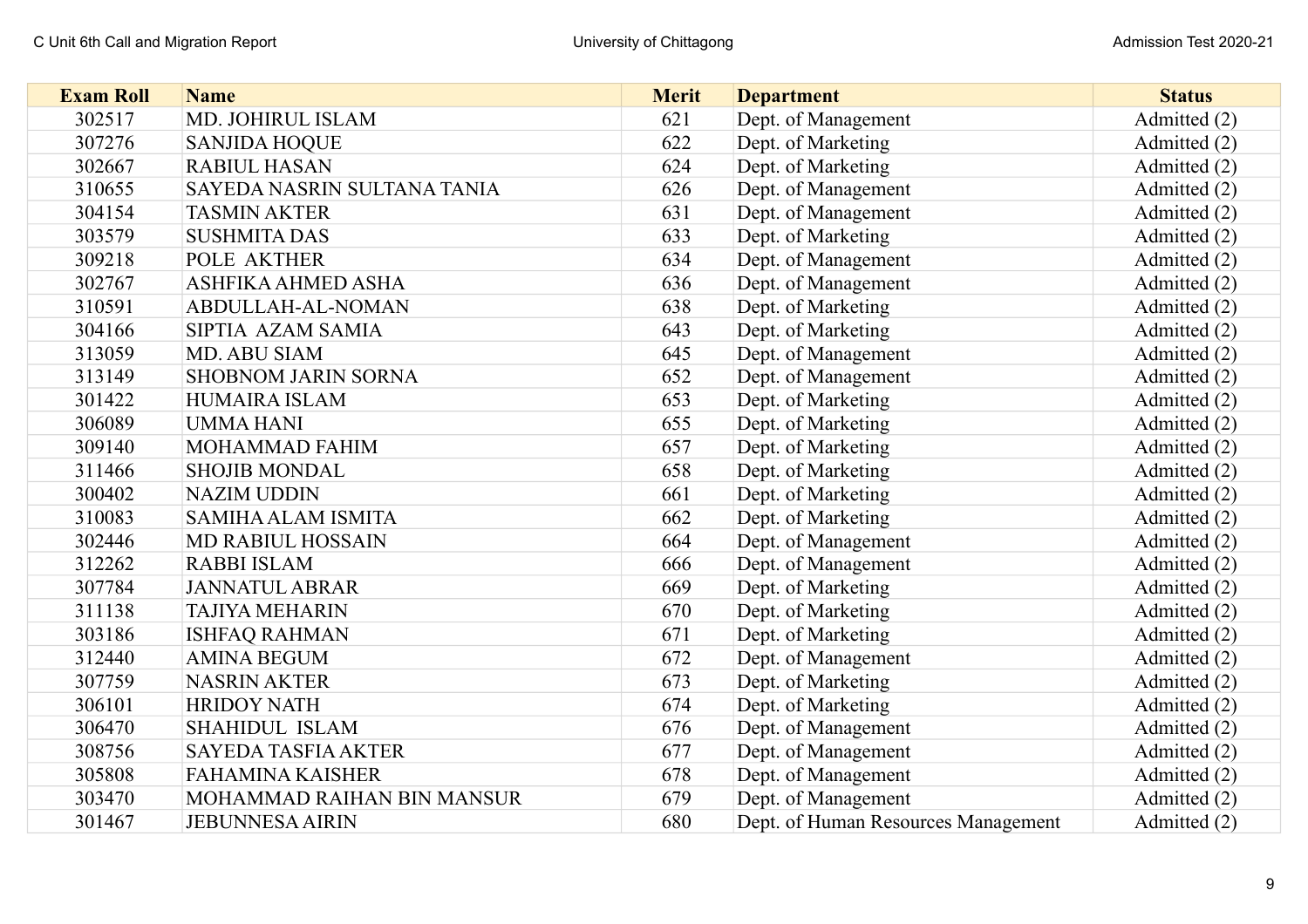| <b>Exam Roll</b> | <b>Name</b>                  | <b>Merit</b> | <b>Department</b>                   | <b>Status</b>  |
|------------------|------------------------------|--------------|-------------------------------------|----------------|
| 302979           | TANJINA SULTANA RIAN         | 681          | Dept. of Management                 | Admitted (2)   |
| 311549           | <b>TANJIDA AKTER</b>         | 682          | Dept. of Marketing                  | Admitted (2)   |
| 309372           | <b>SAEED TAMIM</b>           | 684          | Dept. of Management                 | Admitted (2)   |
| 301337           | MD.IMRAN HOSSEN MUFTI        | 685          | Dept. of Human Resources Management | Admitted (2)   |
| 305565           | KAZI MOHAIMINUL ISLAM AKIB   | 688          | Dept. of Marketing                  | Admitted (2)   |
| 303877           | NYMA SIDDIQA                 | 694          | Dept. of Management                 | Admitted (2)   |
| 305080           | MOSAMMAT ASMA BINTE ZAHOOR   | 695          | Dept. of Marketing                  | Admitted (2)   |
| 304555           | <b>SYEDA TANBINA RAHMAN</b>  | 696          | Dept. of Marketing                  | Admitted (2)   |
| 304979           | ALI ARMAN SAKIB              | 697          | Dept. of Management                 | Admitted (2)   |
| 301721           | <b>RAHELATUN NISA</b>        | 701          | Dept. of Human Resources Management | Admitted (2)   |
| 303204           | <b>MARUFA AKTHER POPY</b>    | 704          | Dept. of Management                 | Migrated $(1)$ |
| 310077           | SHEIKH MUBINUL ISLAM         | 708          | Dept. of Marketing                  | Migrated $(1)$ |
| 306723           | SHAHANAZ AKTHER TINA         | 709          | Dept. of Marketing                  | Migrated $(1)$ |
| 310908           | RUBAYET RUSHNAN KHAN         | 710          | Dept. of Marketing                  | Migrated $(1)$ |
| 303047           | <b>SAYED AHMED RASHED</b>    | 712          | Dept. of Marketing                  | Migrated $(1)$ |
| 306007           | HAFSA BINTE JAHED            | 713          | Dept. of Management                 | Migrated $(1)$ |
| 304756           | <b>JANNATUL FERDOUS</b>      | 714          | Dept. of Marketing                  | Migrated $(1)$ |
| 313167           | <b>BITHY DHAR</b>            | 716          | Dept. of Human Resources Management | Admitted (2)   |
| 310505           | <b>PAYEL SAHA</b>            | 718          | Dept. of Marketing                  | Migrated $(1)$ |
| 302829           | RUBAYET HASNA FARUQUE        | 719          | Dept. of Marketing                  | Migrated $(1)$ |
| 303584           | <b>JANNATUL MARZAN JASY</b>  | 720          | Dept. of Human Resources Management | Admitted (2)   |
| 310875           | KAZI SADIA SULTANA NISHAT    | 721          | Dept. of Management                 | Migrated $(1)$ |
| 307963           | <b>AURPITA BHATTACHARJEE</b> | 723          | Dept. of Management                 | Migrated $(1)$ |
| 308992           | MD. TASLIM UDDIN RAJU        | 725          | Dept. of Management                 | Migrated $(1)$ |
| 312909           | <b>SAMIATUN NUR</b>          | 731          | Dept. of Human Resources Management | Admitted (2)   |
| 312608           | <b>TOWSIF UR RAHMAN</b>      | 732          | Dept. of Human Resources Management | Admitted (2)   |
| 300752           | <b>TANJILA AFRIN TARIN</b>   | 733          | Dept. of Management                 | Migrated $(1)$ |
| 309346           | <b>TOWHEDUL ISLAM</b>        | 735          | Dept. of Management                 | Migrated $(1)$ |
| 310775           | <b>JASIA AKTER</b>           | 736          | Dept. of Marketing                  | Migrated $(1)$ |
| 305687           | <b>MD. OMAR FARUK</b>        | 737          | Dept. of Management                 | Migrated $(1)$ |
| 310273           | <b>TASNOVA TASRIN</b>        | 739          | Dept. of Management                 | Migrated $(1)$ |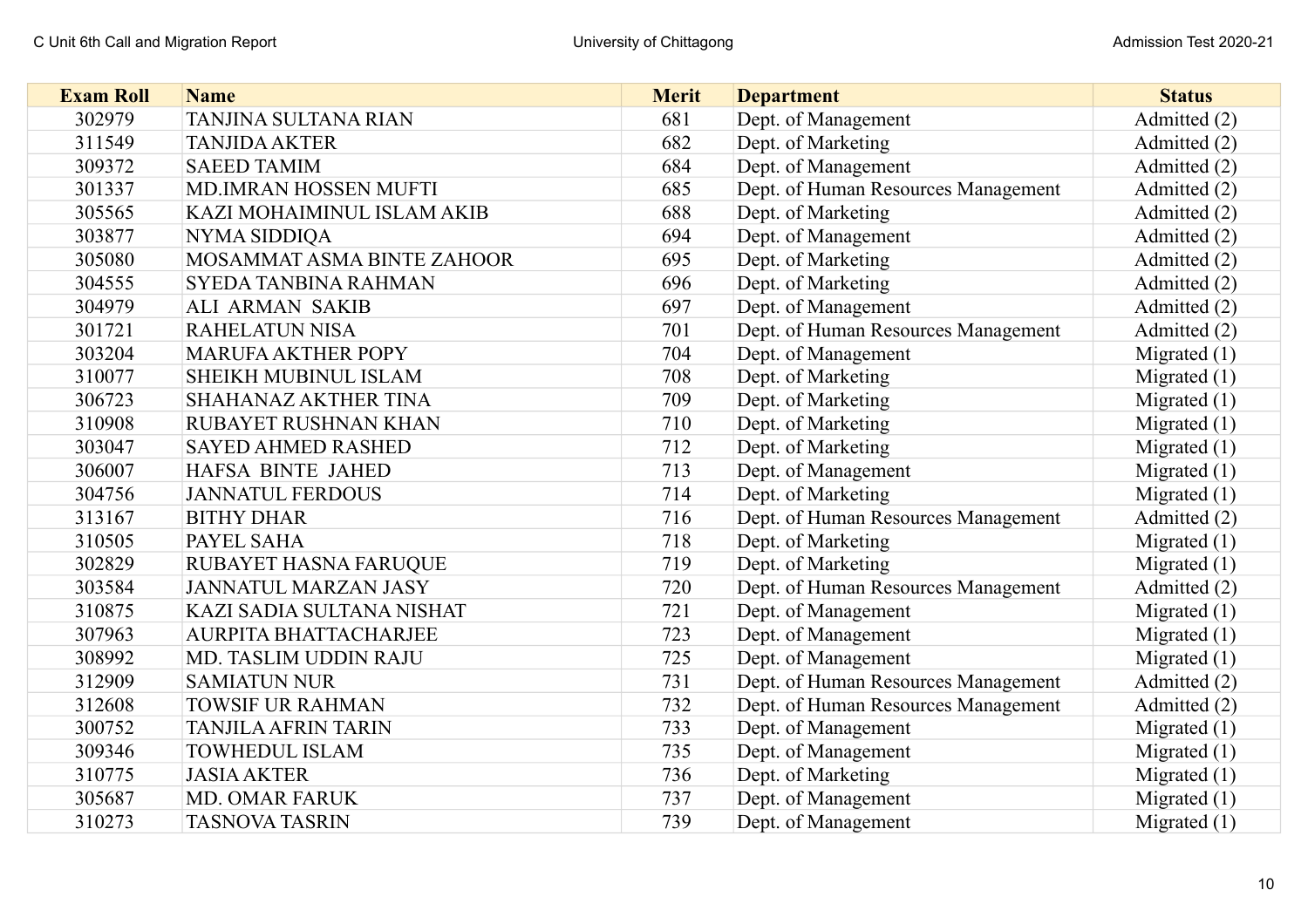| <b>Exam Roll</b> | <b>Name</b>                   | <b>Merit</b> | <b>Department</b>                   | <b>Status</b>  |
|------------------|-------------------------------|--------------|-------------------------------------|----------------|
| 308523           | FAIZA SULTANA                 | 741          | Dept. of Management                 | Migrated $(1)$ |
| 303613           | MUHAMMAD NASIF IBN AZAM       | 742          | Dept. of Management                 | Migrated $(1)$ |
| 313217           | MD. IBRAHIM KHALIL            | 743          | Dept. of Management                 | Migrated $(1)$ |
| 306596           | <b>NAIMA AKTER</b>            | 745          | Dept. of Management                 | Migrated $(1)$ |
| 301953           | <b>SIRAZUM MUNIRA</b>         | 746          | Dept. of Human Resources Management | Admitted (2)   |
| 309879           | MOHAYMIN NUR TAWSIF           | 748          | Dept. of Marketing                  | Migrated $(1)$ |
| 304424           | <b>NAHIAN OAZIHA</b>          | 752          | Dept. of Human Resources Management | Migrated $(1)$ |
| 306694           | SUMAIYA SULTANA POLY          | 753          | Dept. of Management                 | Migrated $(1)$ |
| 302137           | SUDARSHAN CHAKRABORTY         | 755          | Dept. of Management                 | Migrated $(1)$ |
| 304989           | MOHAIMENUL MAHIAN             | 759          | Dept. of Marketing                  | Migrated $(1)$ |
| 310906           | <b>AISHY BARUA</b>            | 760          | Dept. of Management                 | Migrated $(1)$ |
| 304308           | <b>FAWJIYA KARIM SOMIYA</b>   | 761          | Dept. of Management                 | Migrated $(1)$ |
| 311443           | MD. ROBIUL ISLAM              | 763          | Dept. of Human Resources Management | Migrated $(1)$ |
| 302321           | MD. ASHRAFUL ALOM ABIR        | 766          | Dept. of Management                 | Migrated $(1)$ |
| 308060           | ARAFAT MAHABUB CHOWDHURY TOHA | 769          | Dept. of Management                 | Migrated $(1)$ |
| 300395           | <b>SANJIDA AKTAR</b>          | 772          | Dept. of Banking & Insurance        | Admitted (2)   |
| 310814           | <b>NAZMUL MIA</b>             | 773          | Dept. of Marketing                  | Migrated $(1)$ |
| 300499           | <b>KANIZ FATEMA</b>           | 775          | Dept. of Marketing                  | Migrated $(1)$ |
| 300204           | <b>MD ABDUL HAMID</b>         | 776          | Dept. of Management                 | Migrated $(1)$ |
| 311017           | <b>ABDULLAH ALL MARUF</b>     | 778          | Dept. of Banking & Insurance        | Admitted (2)   |
| 307470           | <b>JOY CHAKRABORTY</b>        | 780          | Dept. of Management                 | Migrated $(1)$ |
| 308111           | <b>REZWANA TAJRIN</b>         | 783          | Dept. of Management                 | Migrated $(1)$ |
| 310498           | <b>SUMIYA RAHMAN</b>          | 788          | Dept. of Marketing                  | Migrated $(1)$ |
| 304545           | <b>SHIFAT TAHIM ERIN</b>      | 790          | Dept. of Banking & Insurance        | Admitted (2)   |
| 312776           | <b>SURAIYA YEASMIN</b>        | 792          | Dept. of Management                 | Migrated $(1)$ |
| 313392           | <b>KOLI AKTER</b>             | 793          | Dept. of Management                 | Migrated $(1)$ |
| 311263           | <b>TAHRIMA AHMED</b>          | 796          | Dept. of Management                 | Migrated $(1)$ |
| 308124           | <b>TANIM NUSRAT</b>           | 798          | Dept. of Marketing                  | Migrated $(1)$ |
| 313399           | <b>ANISA IBNATE TABASUM</b>   | 799          | Dept. of Banking & Insurance        | Admitted (2)   |
| 310103           | <b>NAJIA SULTANA</b>          | 800          | Dept. of Marketing                  | Migrated $(1)$ |
| 306524           | <b>SHAHIR MUNTASIR</b>        | 802          | Dept. of Marketing                  | Admitted (3)   |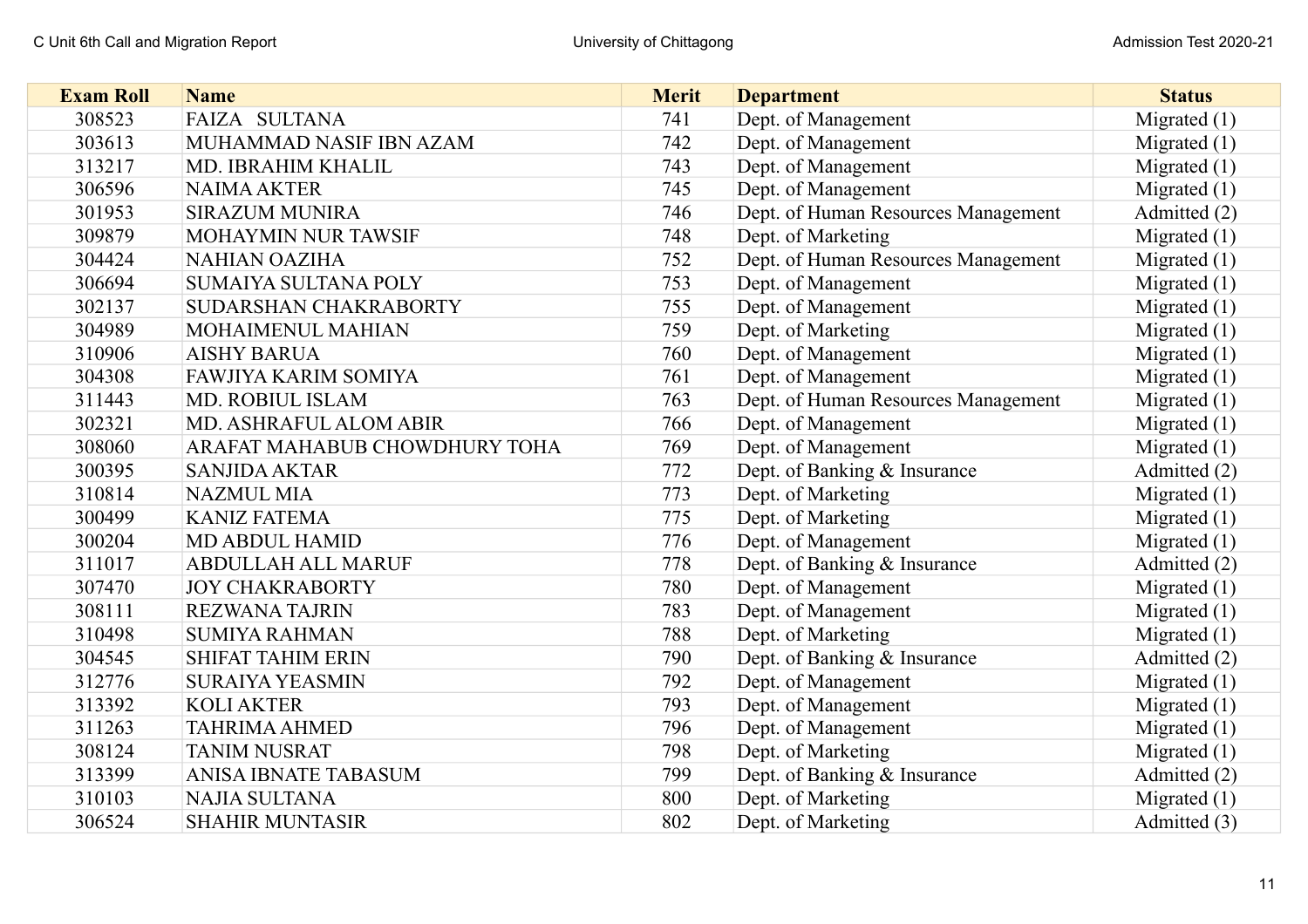| <b>Exam Roll</b> | <b>Name</b>               | <b>Merit</b> | <b>Department</b>                   | <b>Status</b>  |
|------------------|---------------------------|--------------|-------------------------------------|----------------|
| 309230           | FARHAT RAMISA CHOWDHURY   | 803          | Dept. of Human Resources Management | Admitted (3)   |
| 311329           | <b>AFSANA YEASMIN</b>     | 805          | Dept. of Marketing                  | Admitted (3)   |
| 310731           | MOHAMMAD NAZIM UDDIN      | 806          | Dept. of Marketing                  | Admitted (3)   |
| 307704           | <b>BADHON DEVI</b>        | 807          | Dept. of Marketing                  | Admitted (3)   |
| 310222           | <b>TANJIDA AKTHER</b>     | 808          | Dept. of Human Resources Management | Admitted (3)   |
| 305322           | SANJINA MAHABUB SAIMA     | 809          | Dept. of Human Resources Management | Admitted (3)   |
| 308952           | MUNTAHABIN ALAM           | 813          | Dept. of Marketing                  | Admitted (3)   |
| 310256           | <b>SHARMIN AKTER</b>      | 814          | Dept. of Marketing                  | Admitted (3)   |
| 308293           | MD. YEASIN ARAFAT         | 820          | Dept. of Human Resources Management | Admitted (3)   |
| 302709           | <b>FARIJA NOOR</b>        | 823          | Dept. of Human Resources Management | Admitted (3)   |
| 311331           | AL-SAJIDUL ALAM SAEED     | 826          | Dept. of Human Resources Management | Admitted (3)   |
| 310283           | <b>ASMA ULFAT TASNIM</b>  | 830          | Dept. of Human Resources Management | Admitted (3)   |
| 313091           | <b>HASNA HENA JINUR</b>   | 833          | Dept. of Human Resources Management | Admitted (3)   |
| 302579           | MD. RAKIBUL HASAN SHARON  | 835          | Dept. of Marketing                  | Admitted (3)   |
| 310979           | SAYMA AHAMED BITHI        | 837          | Dept. of Marketing                  | Admitted (3)   |
| 309979           | <b>SHADDHI CHOWDHURY</b>  | 838          | Dept. of Human Resources Management | Admitted (3)   |
| 306993           | MOHAMMED MUFRATUL ISLAM   | 841          | Dept. of Marketing                  | Admitted (3)   |
| 312291           | MD. ARIFUL ISLAM ANTOR    | 846          | Dept. of Human Resources Management | Admitted (3)   |
| 303304           | ANUNNA CHAKRABORTY        | 847          | Dept. of Human Resources Management | Admitted (3)   |
| 303809           | <b>RAKIB HASAN</b>        | 848          | Dept. of Human Resources Management | Admitted (3)   |
| 300773           | SHATARUPA CHOWDHURY       | 850          | Dept. of Human Resources Management | Migrated $(1)$ |
| 302006           | <b>SHAH PORAN HOSSAIN</b> | 853          | Dept. of Banking & Insurance        | Admitted (3)   |
| 309258           | <b>TAHAMINA</b>           | 855          | Dept. of Human Resources Management | Migrated $(1)$ |
| 300739           | <b>SAMIA SULTANA</b>      | 856          | Dept. of Banking & Insurance        | Admitted (3)   |
| 306519           | <b>AYESHA ISMAIL</b>      | 859          | Dept. of Banking & Insurance        | Admitted (3)   |
| 300257           | ANIKA DUTTA ANI           | 863          | Dept. of Human Resources Management | Migrated $(1)$ |
| 302119           | <b>ATA ULLAH</b>          | 866          | Dept. of Human Resources Management | Migrated $(1)$ |
| 311281           | <b>MD. TANVIR HASAN</b>   | 871          | Dept. of Human Resources Management | Migrated $(1)$ |
| 309974           | <b>FARJANA YESMIN</b>     | 875          | Dept. of Human Resources Management | Migrated $(1)$ |
| 313505           | <b>FARHAN TANVIR</b>      | 876          | Dept. of Banking & Insurance        | Admitted (3)   |
| 311646           | <b>IFFAT NAHAR TARANA</b> | 882          | Dept. of Human Resources Management | Migrated $(1)$ |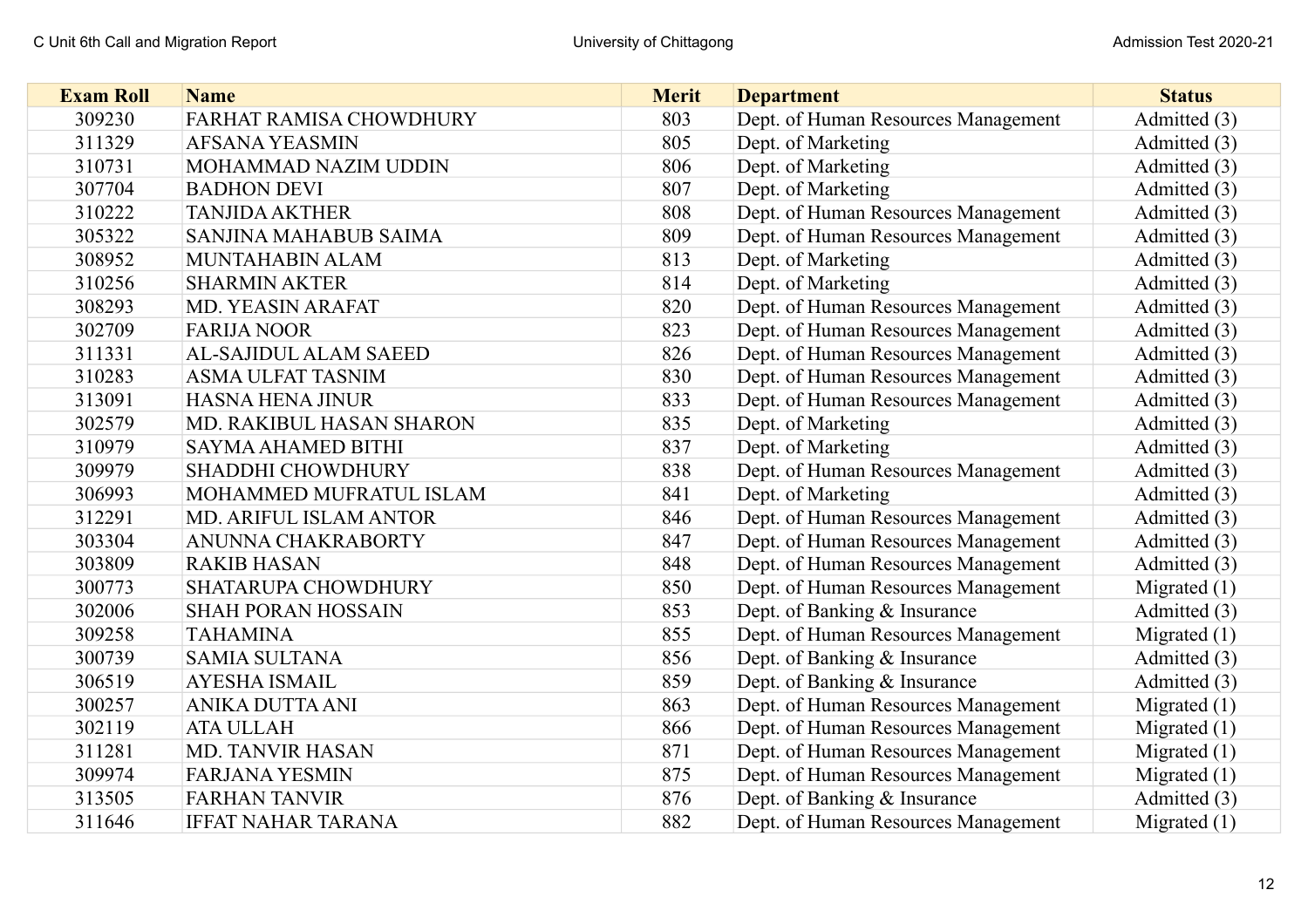| <b>Exam Roll</b> | <b>Name</b>               | <b>Merit</b> | <b>Department</b>                   | <b>Status</b>  |
|------------------|---------------------------|--------------|-------------------------------------|----------------|
| 300811           | <b>NAFIS UDDIN</b>        | 883          | Dept. of Human Resources Management | Migrated $(1)$ |
| 309486           | RUMAISA JANNAT RANI       | 885          | Dept. of Banking & Insurance        | Admitted (3)   |
| 307045           | MST. MAHAFUZA RAHAT NOOR  | 886          | Dept. of Human Resources Management | Migrated $(1)$ |
| 312408           | HUMYRA AKTHER HERA        | 891          | Dept. of Human Resources Management | Migrated $(1)$ |
| 313877           | HABIBULLAH MISBHA         | 892          | Dept. of Human Resources Management | Migrated $(1)$ |
| 300996           | RICHI CHOWDHURY           | 893          | Dept. of Banking & Insurance        | Admitted (3)   |
| 313265           | MOHAMMAD SHIFAT UDDIN     | 895          | Dept. of Human Resources Management | Migrated $(1)$ |
| 306875           | <b>MD. SAKIB HASAN</b>    | 900          | Dept. of Human Resources Management | Migrated $(1)$ |
| 303498           | FAHAMEDA IBNAT NIKAT      | 903          | Dept. of Banking & Insurance        | Admitted (3)   |
| 308005           | <b>JANNATUL MAOYA</b>     | 904          | Dept. of Banking & Insurance        | Admitted (3)   |
| 310086           | MD IMRAN SHAHED           | 905          | Dept. of Banking & Insurance        | Admitted (3)   |
| 309095           | AFRINA AKTER RAIMA        | 907          | Dept. of Human Resources Management | Admitted (3)   |
| 304519           | <b>NAZMIN SULTANA</b>     | 909          | Dept. of Banking & Insurance        | Admitted (3)   |
| 301486           | <b>ISMAT JAHAN RITU</b>   | 910          | Dept. of Human Resources Management | Admitted (3)   |
| 313046           | <b>FERDOUS AKTER</b>      | 911          | Dept. of Human Resources Management | Admitted (3)   |
| 303359           | <b>ANISUR RAHAMAN</b>     | 916          | Dept. of Human Resources Management | Admitted (3)   |
| 304599           | PRITAM MITRA              | 918          | Dept. of Human Resources Management | Admitted (3)   |
| 306955           | SAMEEN RASHIQUE CHOUDHURY | 919          | Dept. of Banking & Insurance        | Admitted (3)   |
| 300580           | <b>UMMEY KOFAIRA</b>      | 921          | Dept. of Banking & Insurance        | Admitted (3)   |
| 312073           | <b>SHORMILA NUSRAT</b>    | 922          | Dept. of Human Resources Management | Migrated $(1)$ |
| 307286           | <b>JOBEDA AKTER JASY</b>  | 923          | Dept. of Banking & Insurance        | Admitted (3)   |
| 313063           | <b>MD. SUHAG RANA</b>     | 928          | Dept. of Banking & Insurance        | Admitted (3)   |
| 310274           | <b>TONMOY BONIK</b>       | 929          | Dept. of Banking & Insurance        | Admitted (3)   |
| 309976           | MOHAMMAD SHAZZAD HOSSAIN  | 930          | Dept. of Banking & Insurance        | Admitted (3)   |
| 300194           | <b>JUNAYED -UR- REZA</b>  | 935          | Dept. of Banking & Insurance        | Admitted (4)   |
| 306429           | <b>SABRINA SULTANA</b>    | 936          | Dept. of Banking & Insurance        | Admitted (4)   |
| 311127           | <b>SHOJIB SAHA</b>        | 937          | Dept. of Banking & Insurance        | Admitted (4)   |
| 305969           | <b>SAJEDA BEGUM</b>       | 940          | Dept. of Banking & Insurance        | Admitted (4)   |
| 307654           | MOHAMMAD RASEDUL ALAM     | 944          | Dept. of Banking & Insurance        | Admitted (4)   |
| 308092           | MD. MEHERAB AL HOSSAIN    | 946          | Dept. of Banking & Insurance        | Admitted (4)   |
| 301701           | <b>AZWAD ABRAR SALMAN</b> | 947          | Dept. of Banking & Insurance        | Admitted (4)   |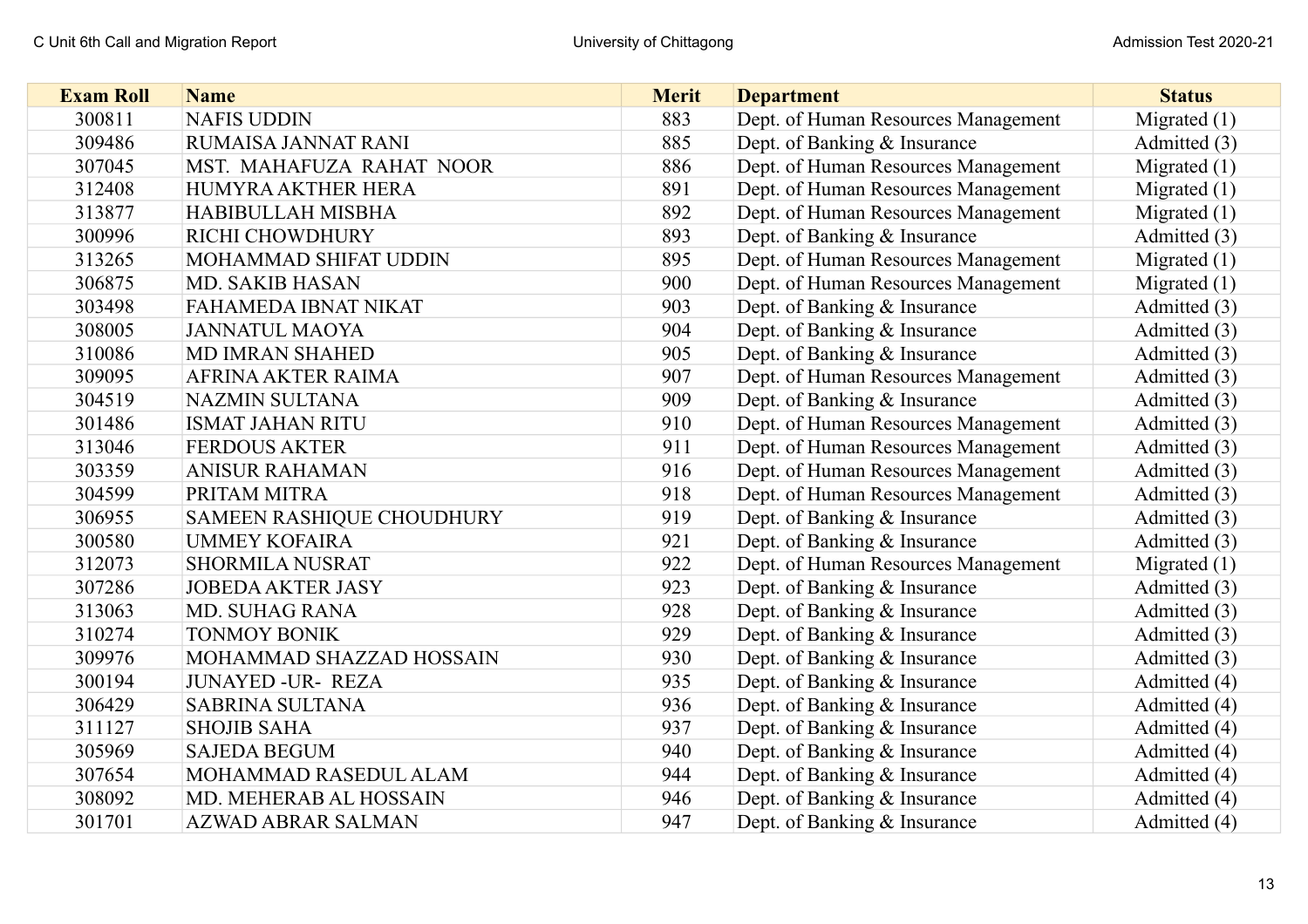| <b>Exam Roll</b> | <b>Name</b>                     | <b>Merit</b> | <b>Department</b>            | <b>Status</b> |
|------------------|---------------------------------|--------------|------------------------------|---------------|
| 302747           | <b>AZIZUL HAKIM RIFAT</b>       | 948          | Dept. of Banking & Insurance | Admitted (4)  |
| 301710           | SHAFIQUL ISLAM SAIMUN           | 950          | Dept. of Banking & Insurance | Admitted (4)  |
| 300909           | MD. JAWADUL KARIM               | 953          | Dept. of Banking & Insurance | Admitted (4)  |
| 312378           | <b>ZIA UDDIN RIHAB</b>          | 955          | Dept. of Banking & Insurance | Admitted (4)  |
| 311227           | <b>NUSRAT JAHAN</b>             | 956          | Dept. of Banking & Insurance | Admitted (4)  |
| 312381           | <b>KATIZA BEGUM SAIMA</b>       | 957          | Dept. of Banking & Insurance | Admitted (4)  |
| 311323           | MD. ROKY HOSSEN                 | 958          | Dept. of Banking & Insurance | Admitted (4)  |
| 309564           | <b>MD. RAHIB ISLAM</b>          | 959          | Dept. of Banking & Insurance | Admitted (4)  |
| 300778           | <b>GAZI SAYED MD.RIFAT</b>      | 960          | Dept. of Banking & Insurance | Admitted (4)  |
| 300203           | <b>SK. HASNAINE RAHMAN</b>      | 961          | Dept. of Banking & Insurance | Admitted (4)  |
| 303607           | <b>FAHMIDA SULTANA</b>          | 963          | Dept. of Banking & Insurance | Admitted (4)  |
| 309965           | <b>SHARMIN AKTER ANY</b>        | 964          | Dept. of Banking & Insurance | Admitted (4)  |
| 301607           | MD. SAKIB TOROUFDAR             | 965          | Dept. of Banking & Insurance | Admitted (4)  |
| 312010           | MD. SHAHRIAR HOSSAIN            | 967          | Dept. of Banking & Insurance | Admitted (4)  |
| 305567           | <b>JANNATUL NAYEM MAHIN</b>     | 968          | Dept. of Banking & Insurance | Admitted (4)  |
| 307000           | MD. FOYSAL HOSSAIN RIYAD        | 970          | Dept. of Banking & Insurance | Admitted (4)  |
| 301189           | SOUMRITA KANUNGOE               | 974          | Dept. of Banking & Insurance | Admitted (4)  |
| 309852           | RAMISA SHARMIN RAYSA            | 977          | Dept. of Banking & Insurance | Admitted (4)  |
| 308331           | <b>JANNATUL FERDOUS TAHMINA</b> | 979          | Dept. of Banking & Insurance | Admitted (5)  |
| 312070           | MD. SHOMIK KHAN                 | 988          | Dept. of Banking & Insurance | Admitted (5)  |
| 301560           | <b>AMENA RAHMAN</b>             | 989          | Dept. of Banking & Insurance | Admitted (5)  |
| 304781           | <b>NASRIN AKTER SHATHI</b>      | 992          | Dept. of Banking & Insurance | Admitted (5)  |
| 310160           | <b>ESHA PAUL</b>                | 993          | Dept. of Banking & Insurance | Admitted (5)  |
| 302764           | MD TAHFIM HOSSAIN FARDIN        | 994          | Dept. of Banking & Insurance | Admitted (5)  |
| 308450           | MOHAMMAD RAIHAN UDDIN           | 996          | Dept. of Banking & Insurance | Admitted (5)  |
| 302456           | <b>ISRAT JAHAN PRIYA</b>        | 999          | Dept. of Banking & Insurance | Admitted (5)  |
| 311900           | RUNZILA ISLAM MITUL             | 1003         | Dept. of Banking & Insurance | Admitted (5)  |
| 310916           | <b>ABDUR RAHIM</b>              | 1005         | Dept. of Banking & Insurance | Called $(6)$  |
| 303388           | <b>AFROZA ALAM</b>              | 1007         | Dept. of Banking & Insurance | Called $(6)$  |
| 305350           | AFROJA AKTHER URMI              | 1009         | Dept. of Banking & Insurance | Called $(6)$  |
| 303370           | <b>SHAMIHA RAMIM</b>            | 1011         | Dept. of Banking & Insurance | Called (6)    |